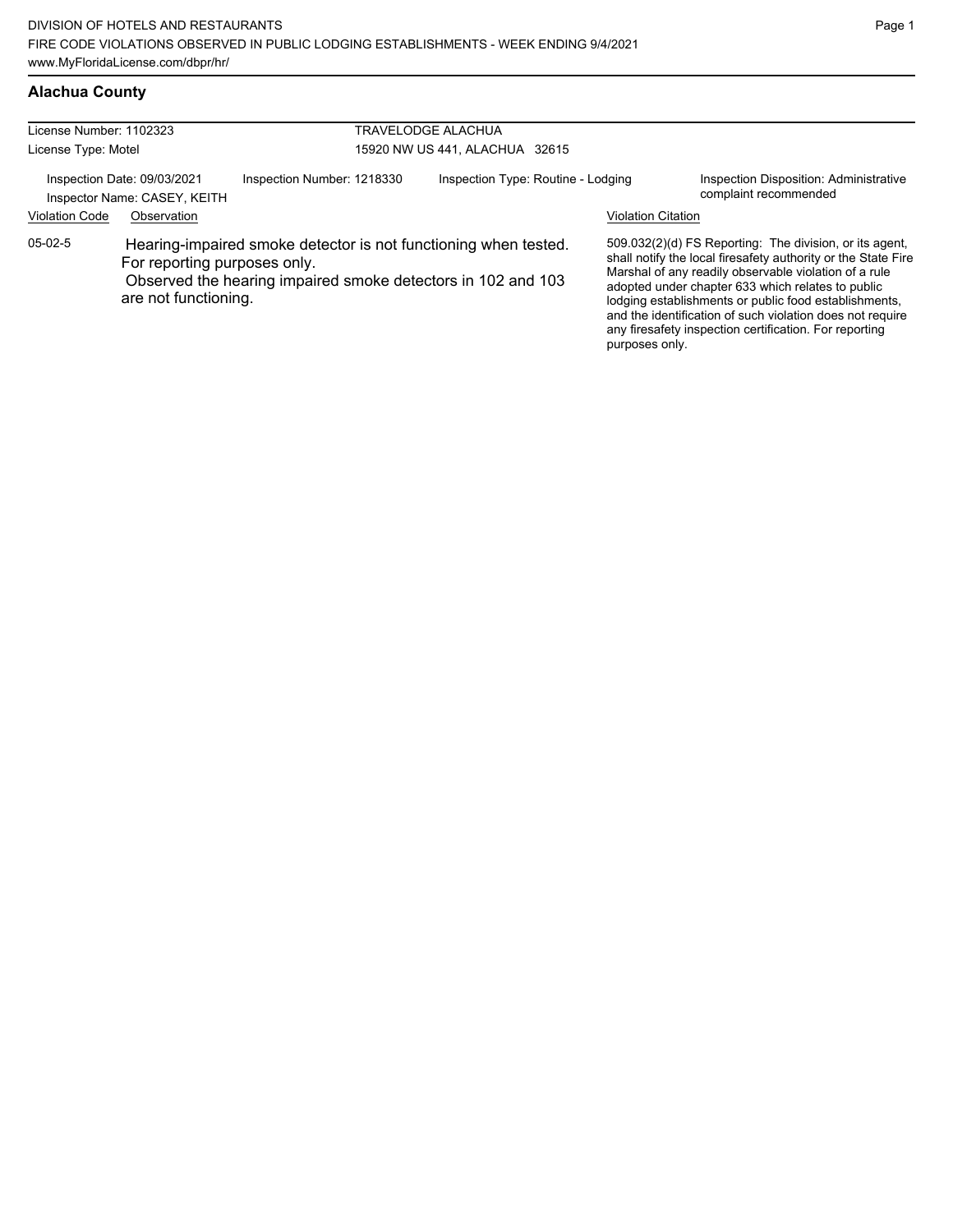**Broward County**

| License Number: 1612878<br>License Type: Motel |                                                                                                                                                                                                                                | HOTOLOS HOLLYWOOD<br>2520 STIRLING RD, HOLLYWOOD 33019 |                                                  |                           |                                                                                                                                                                                                                                                                                                                                                                                                                                                                                                                                                                                                                                                                                                  |  |
|------------------------------------------------|--------------------------------------------------------------------------------------------------------------------------------------------------------------------------------------------------------------------------------|--------------------------------------------------------|--------------------------------------------------|---------------------------|--------------------------------------------------------------------------------------------------------------------------------------------------------------------------------------------------------------------------------------------------------------------------------------------------------------------------------------------------------------------------------------------------------------------------------------------------------------------------------------------------------------------------------------------------------------------------------------------------------------------------------------------------------------------------------------------------|--|
| <b>Violation Code</b>                          | Inspection Date: 09/03/2021<br>Inspection Number: 1217771<br>Inspector Name: CHRISTGEN, THOM<br>Observation                                                                                                                    | Inspection Type: Routine - Lodging                     |                                                  | <b>Violation Citation</b> | Inspection Disposition: Warning<br><b>Issued</b>                                                                                                                                                                                                                                                                                                                                                                                                                                                                                                                                                                                                                                                 |  |
| $01 - 02 - 4$                                  | Portable fire extinguisher pressure gauge indicates the extinguisher<br>is in need of recharge. For reporting purposes only. Observed on<br>extinguisher between rooms 335 and 337 and on extinguisher<br>between 235 and 237. |                                                        |                                                  | purposes only.            | 509.032(2)(d) FS Reporting: (d) The division, or its<br>agent, shall notify the local firesafety authority or the<br>State Fire Marshal of any readily observable violation of<br>a rule adopted under chapter 633 which relates to public<br>lodging establishments or public food establishments,<br>and the identification of such violation does not require<br>any firesafety inspection certification. For reporting                                                                                                                                                                                                                                                                       |  |
| License Number: 1621686                        |                                                                                                                                                                                                                                | <b>JPTB LLC</b>                                        |                                                  |                           |                                                                                                                                                                                                                                                                                                                                                                                                                                                                                                                                                                                                                                                                                                  |  |
| License Type: Apartment                        |                                                                                                                                                                                                                                |                                                        | 4111 S OCEAN DRIVE, UNIT # 3208, HOLLYWOOD 33019 |                           |                                                                                                                                                                                                                                                                                                                                                                                                                                                                                                                                                                                                                                                                                                  |  |
|                                                | Inspection Date: 09/03/2021<br>Inspection Number: 1532565<br>Inspector Name: MARTINEZ, RHEANNE                                                                                                                                 |                                                        | Inspection Type: Lodging-Licensing<br>Inspection |                           | Inspection Disposition: Inspection<br>Completed - No Further Action                                                                                                                                                                                                                                                                                                                                                                                                                                                                                                                                                                                                                              |  |
| <b>Violation Code</b>                          | Observation                                                                                                                                                                                                                    |                                                        |                                                  | <b>Violation Citation</b> |                                                                                                                                                                                                                                                                                                                                                                                                                                                                                                                                                                                                                                                                                                  |  |
| 08-01-4                                        | Boiler certificate or insurance inspector's boiler report expired. For<br>reporting purposes only. Expired on 7/01/2021.                                                                                                       |                                                        |                                                  |                           | 61C-1.004(10) FAC and 509.032(2)(d) FS Reporting:<br>61C-1.004(10) The insurance inspector's boiler report is<br>required annually for power boilers and high<br>pressure/high temperature boilers and biannually for low<br>pressure steam or vapor heating boilers. 509.032(2)(d)<br>The division, or its agent, shall notify the local firesafety<br>authority or the State Fire Marshal of any readily<br>observable violation of a rule adopted under chapter 633<br>which relates to public lodging establishments or public<br>food establishments, and the identification of such<br>violation does not require any firesafety inspection<br>certification. For reporting purposes only. |  |
| License Number: 1621684                        |                                                                                                                                                                                                                                |                                                        | 2500 JOHNSON STREET LLC                          |                           |                                                                                                                                                                                                                                                                                                                                                                                                                                                                                                                                                                                                                                                                                                  |  |
| License Type: Apartment                        |                                                                                                                                                                                                                                |                                                        | 2500 JOHNSON ST, HOLLYWOOD 33020                 |                           |                                                                                                                                                                                                                                                                                                                                                                                                                                                                                                                                                                                                                                                                                                  |  |
| <b>Violation Code</b>                          | Inspection Date: 09/03/2021<br>Inspection Number: 1532848<br>Inspector Name: CHRISTGEN, THOM<br>Observation                                                                                                                    |                                                        | Inspection Type: Lodging-Licensing<br>Inspection | <b>Violation Citation</b> | Inspection Disposition: Inspection<br>Completed - No Further Action                                                                                                                                                                                                                                                                                                                                                                                                                                                                                                                                                                                                                              |  |
| $01 - 02 - 4$                                  | Portable fire extinguisher pressure gauge indicates the extinguisher<br>is in need of recharge. For reporting purposes only. Observed on<br>the extinguisher between units 17 and 18.                                          |                                                        |                                                  | purposes only.            | 509.032(2)(d) FS Reporting: (d) The division, or its<br>agent, shall notify the local firesafety authority or the<br>State Fire Marshal of any readily observable violation of<br>a rule adopted under chapter 633 which relates to public<br>lodging establishments or public food establishments,<br>and the identification of such violation does not require<br>any firesafety inspection certification. For reporting                                                                                                                                                                                                                                                                       |  |
| License Number: 1603215                        |                                                                                                                                                                                                                                | 4800/4928 HB LLC                                       |                                                  |                           |                                                                                                                                                                                                                                                                                                                                                                                                                                                                                                                                                                                                                                                                                                  |  |
| License Type: Apartment                        |                                                                                                                                                                                                                                |                                                        | 4800 HOLLYWOOD BLVD, HOLLYWOOD 33021             |                           |                                                                                                                                                                                                                                                                                                                                                                                                                                                                                                                                                                                                                                                                                                  |  |
|                                                | Inspection Date: 08/31/2021<br>Inspection Number: 1530888<br>Inspector Name: CHRISTGEN, THOM                                                                                                                                   |                                                        | Inspection Type: Routine - Lodging               |                           | Inspection Disposition: Inspection<br>Completed - No Further Action                                                                                                                                                                                                                                                                                                                                                                                                                                                                                                                                                                                                                              |  |
| <b>Violation Code</b>                          | Observation                                                                                                                                                                                                                    |                                                        |                                                  | <b>Violation Citation</b> |                                                                                                                                                                                                                                                                                                                                                                                                                                                                                                                                                                                                                                                                                                  |  |
| $01 - 01 - 4$                                  | Portable fire extinguisher pressure gauge indicates the extinguisher<br>is overcharged. For reporting purposes only. Observed on the<br>extinguisher to the left of unit 2F.                                                   |                                                        |                                                  | purposes only.            | 509.032(2)(d) FS Reporting: (d) The division, or its<br>agent, shall notify the local firesafety authority or the<br>State Fire Marshal of any readily observable violation of<br>a rule adopted under chapter 633 which relates to public<br>lodging establishments or public food establishments,<br>and the identification of such violation does not require<br>any firesafety inspection certification. For reporting                                                                                                                                                                                                                                                                       |  |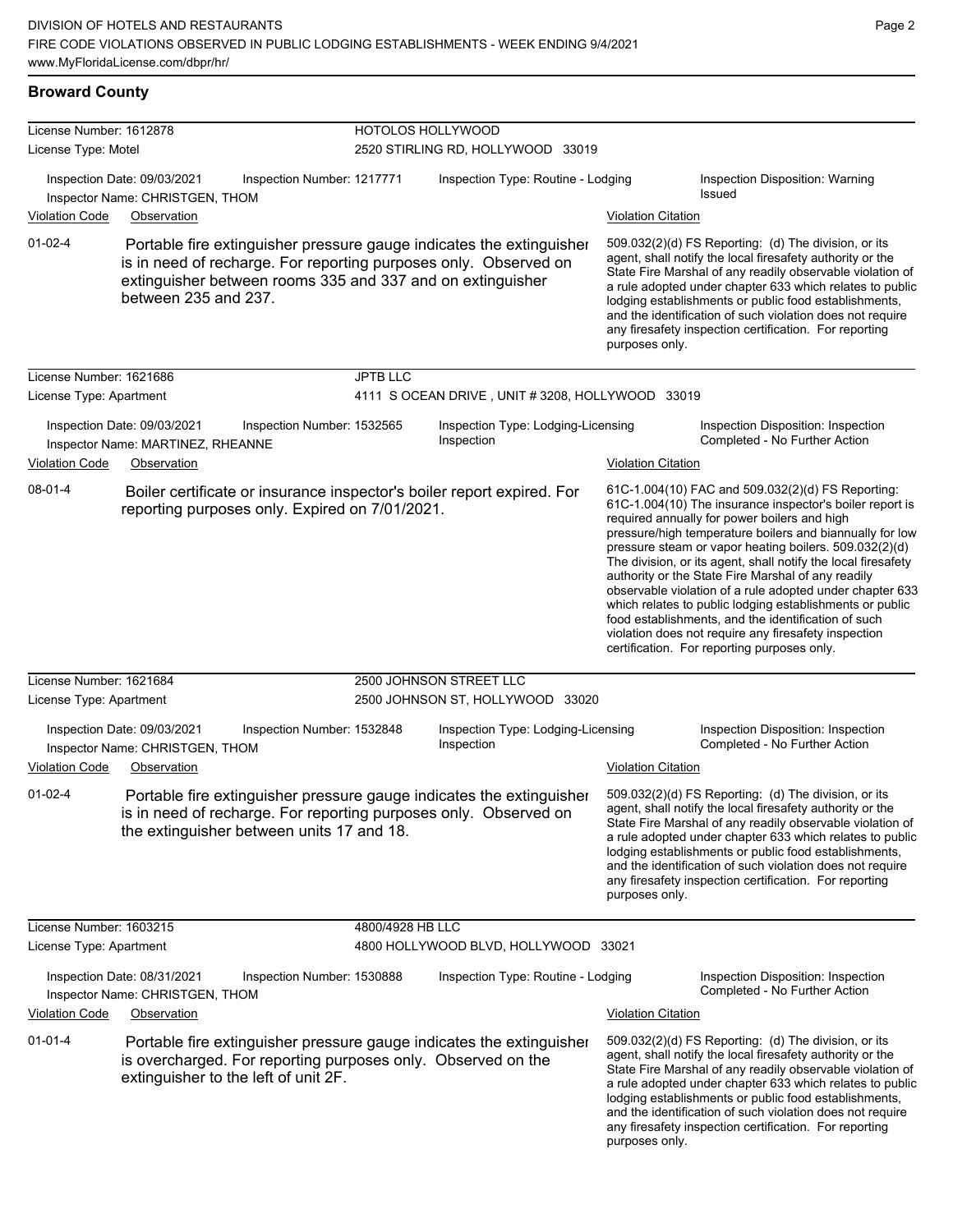| License Number: 1620849 |                                                                                                                                                                                                                                                          |                            | THE RITZ CARLTON FT LAUDERDALE                      |                           |                                                                                                                                                                                                                                                                                                                                                                                                                                                                                                                                                                                                                                                                                                  |  |
|-------------------------|----------------------------------------------------------------------------------------------------------------------------------------------------------------------------------------------------------------------------------------------------------|----------------------------|-----------------------------------------------------|---------------------------|--------------------------------------------------------------------------------------------------------------------------------------------------------------------------------------------------------------------------------------------------------------------------------------------------------------------------------------------------------------------------------------------------------------------------------------------------------------------------------------------------------------------------------------------------------------------------------------------------------------------------------------------------------------------------------------------------|--|
| License Type: Hotel     |                                                                                                                                                                                                                                                          |                            | 1 N FT LAUDERDALE BEACH BLVD, FORT LAUDERDALE 33304 |                           |                                                                                                                                                                                                                                                                                                                                                                                                                                                                                                                                                                                                                                                                                                  |  |
|                         | Inspection Date: 08/31/2021<br>Inspector Name: BRANN, JUSTIN                                                                                                                                                                                             | Inspection Number: 1160993 | Inspection Type: Routine - Lodging                  |                           | Inspection Disposition: Inspection<br>Completed - No Further Action                                                                                                                                                                                                                                                                                                                                                                                                                                                                                                                                                                                                                              |  |
| <b>Violation Code</b>   | Observation                                                                                                                                                                                                                                              |                            |                                                     | <b>Violation Citation</b> |                                                                                                                                                                                                                                                                                                                                                                                                                                                                                                                                                                                                                                                                                                  |  |
| $04 - 01 - 4$           | Trouble/alarm light illuminated on the fire alarm control panel. Per<br>operator, property is conducting monthly testing. For reporting<br>purposes only. Inspector will forward inspection report to Fire<br>Marshall for review. ** Repeat Violation** |                            |                                                     | purposes only.            | 509.032(2)(d) FS Reporting: The division, or its agent,<br>shall notify the local firesafety authority or the State Fire<br>Marshal of any readily observable violation of a rule<br>adopted under chapter 633 which relates to public<br>lodging establishments or public food establishments,<br>and the identification of such violation does not require<br>any firesafety inspection certification. For reporting                                                                                                                                                                                                                                                                           |  |
| 08-01-4                 | Boiler certificate or insurance inspector's boiler report expired. For<br>reporting purposes only.                                                                                                                                                       |                            |                                                     |                           | 61C-1.004(10) FAC and 509.032(2)(d) FS Reporting:<br>61C-1.004(10) The insurance inspector's boiler report is<br>required annually for power boilers and high<br>pressure/high temperature boilers and biannually for low<br>pressure steam or vapor heating boilers. 509.032(2)(d)<br>The division, or its agent, shall notify the local firesafety<br>authority or the State Fire Marshal of any readily<br>observable violation of a rule adopted under chapter 633<br>which relates to public lodging establishments or public<br>food establishments, and the identification of such<br>violation does not require any firesafety inspection<br>certification. For reporting purposes only. |  |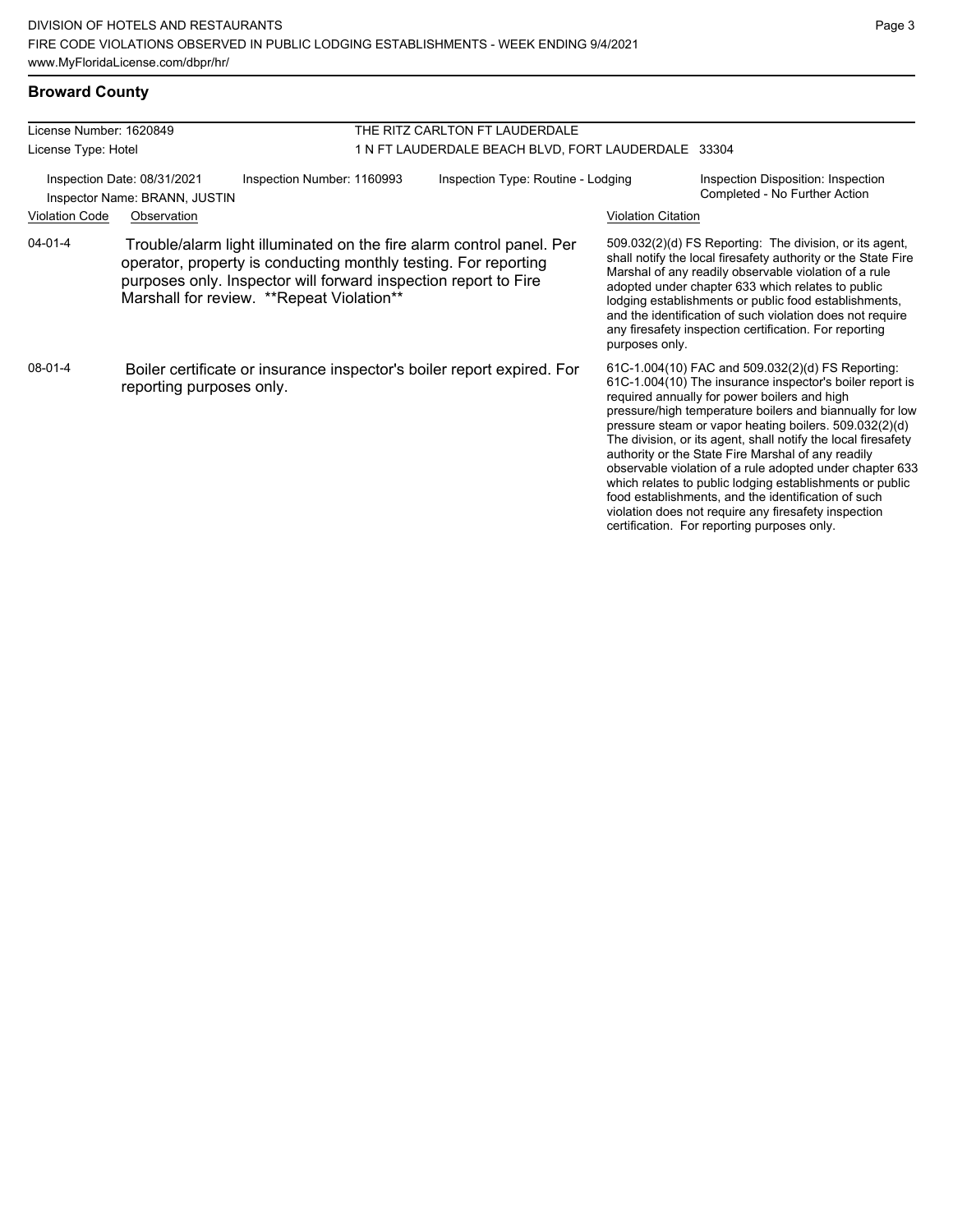| License Number: 1800152 |                                                                |                                                                                                                                                                                                                                                                                                                             | <b>SUNNYBROOK EFFICIENCES</b>              |                           |                                                                                                                                                                                                                                                                                                                                                                                                                            |  |  |
|-------------------------|----------------------------------------------------------------|-----------------------------------------------------------------------------------------------------------------------------------------------------------------------------------------------------------------------------------------------------------------------------------------------------------------------------|--------------------------------------------|---------------------------|----------------------------------------------------------------------------------------------------------------------------------------------------------------------------------------------------------------------------------------------------------------------------------------------------------------------------------------------------------------------------------------------------------------------------|--|--|
| License Type: Apartment |                                                                |                                                                                                                                                                                                                                                                                                                             | 27100 SUNNYBROOK RD, HARBOUR HEIGHTS 33983 |                           |                                                                                                                                                                                                                                                                                                                                                                                                                            |  |  |
|                         | Inspection Date: 09/01/2021<br>Inspector Name: SAYED, MOHAMMED | Inspection Number: 1528119                                                                                                                                                                                                                                                                                                  | Inspection Type: Routine - Lodging         |                           | Inspection Disposition: Call Back -<br>Extension given, pending                                                                                                                                                                                                                                                                                                                                                            |  |  |
| <b>Violation Code</b>   | Observation                                                    |                                                                                                                                                                                                                                                                                                                             |                                            | <b>Violation Citation</b> |                                                                                                                                                                                                                                                                                                                                                                                                                            |  |  |
| $01-02-4$               |                                                                | - From initial inspection : Portable fire extinguisher pressure gauge<br>indicates the extinguisher is in need of recharge. For reporting<br>purposes only. Observed between units 4 and 5. **Repeat<br>Violation** - From follow-up inspection 2021-09-01: Observed fire<br>extinguisher not recharged. ** Time Extended** |                                            | purposes only.            | 509.032(2)(d) FS Reporting: (d) The division, or its<br>agent, shall notify the local firesafety authority or the<br>State Fire Marshal of any readily observable violation of<br>a rule adopted under chapter 633 which relates to public<br>lodging establishments or public food establishments,<br>and the identification of such violation does not require<br>any firesafety inspection certification. For reporting |  |  |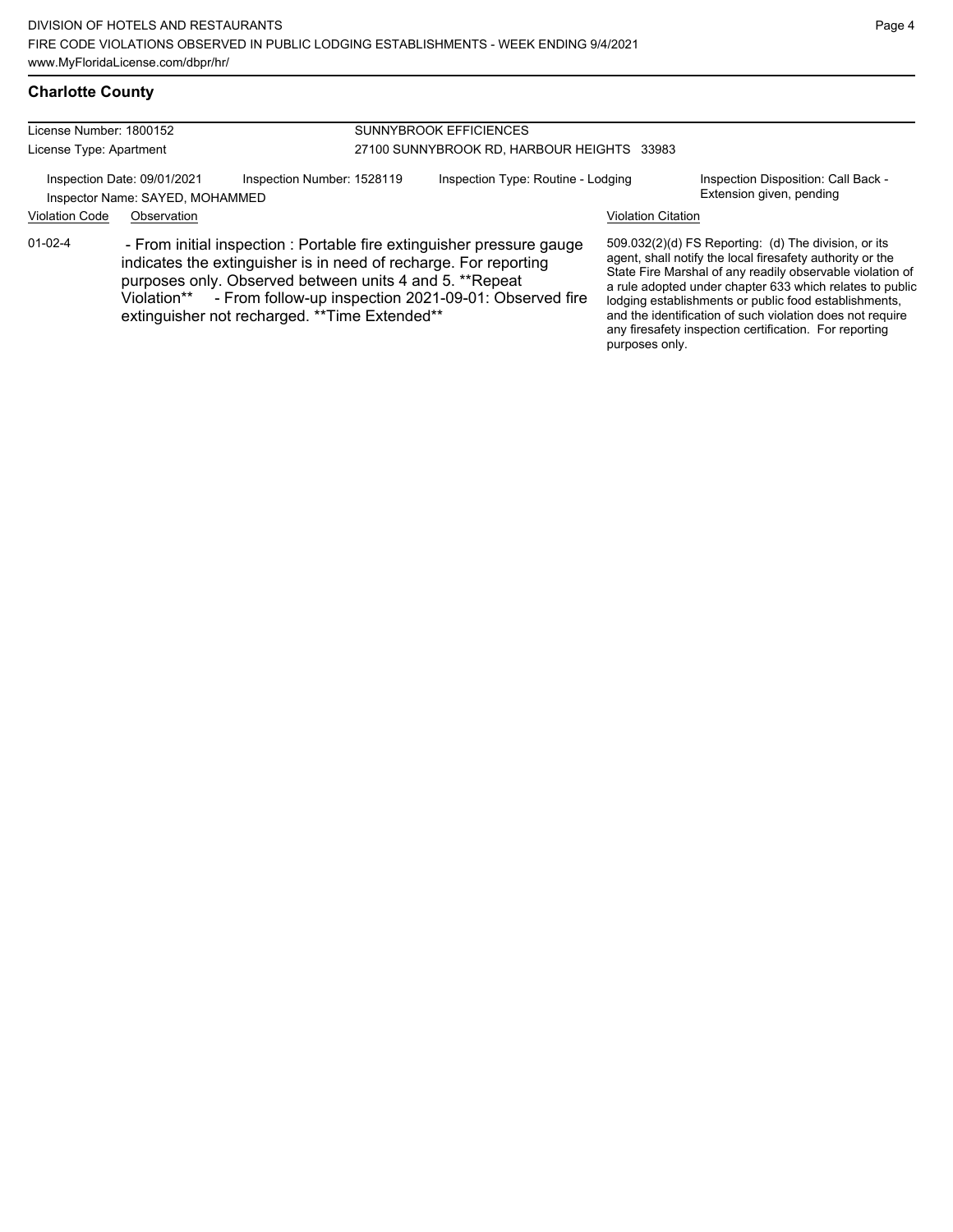#### **Collier County**

License Number: 2102706 License Type: Hotel

HOME2 SUITES BY HILTON NAPLES I-75 PINE RIDGE RD 3685 KRAMER DR, NAPLES 34109

Inspector Name: PENN, BRIAN

Inspection Date: 08/31/2021 Inspection Number: 1161186 Inspection Type: Routine - Lodging Inspection Disposition: Inspection<br>Inspector Name: PENN BRIAN

# Violation Code Observation Violation Citation

08-03-4 No boiler certificate or insurance inspector's boiler report available. For reporting purposes only. Operator stated the insurance company keeps referring him to the fire inspector and the fire inspector keeps referring him to his insurance company. Due to this, he is still trying to get this resolved. This is a repeat violation from 3/29/2021. \*\*Repeat Violation\*\*

61C-1.004(10) FAC and 509.032(2)(d) FS Reporting: 61C-1.004(10) The insurance inspector's boiler report is required annually for power boilers and high pressure/high temperature boilers and biannually for low pressure steam or vapor heating boilers. 509.032(2)(d) The division, or its agent, shall notify the local firesafety authority or the State Fire Marshal of any readily observable violation of a rule adopted under chapter 633 which relates to public lodging establishments or public food establishments, and the identification of such violation does not require any firesafety inspection certification. For reporting purposes only.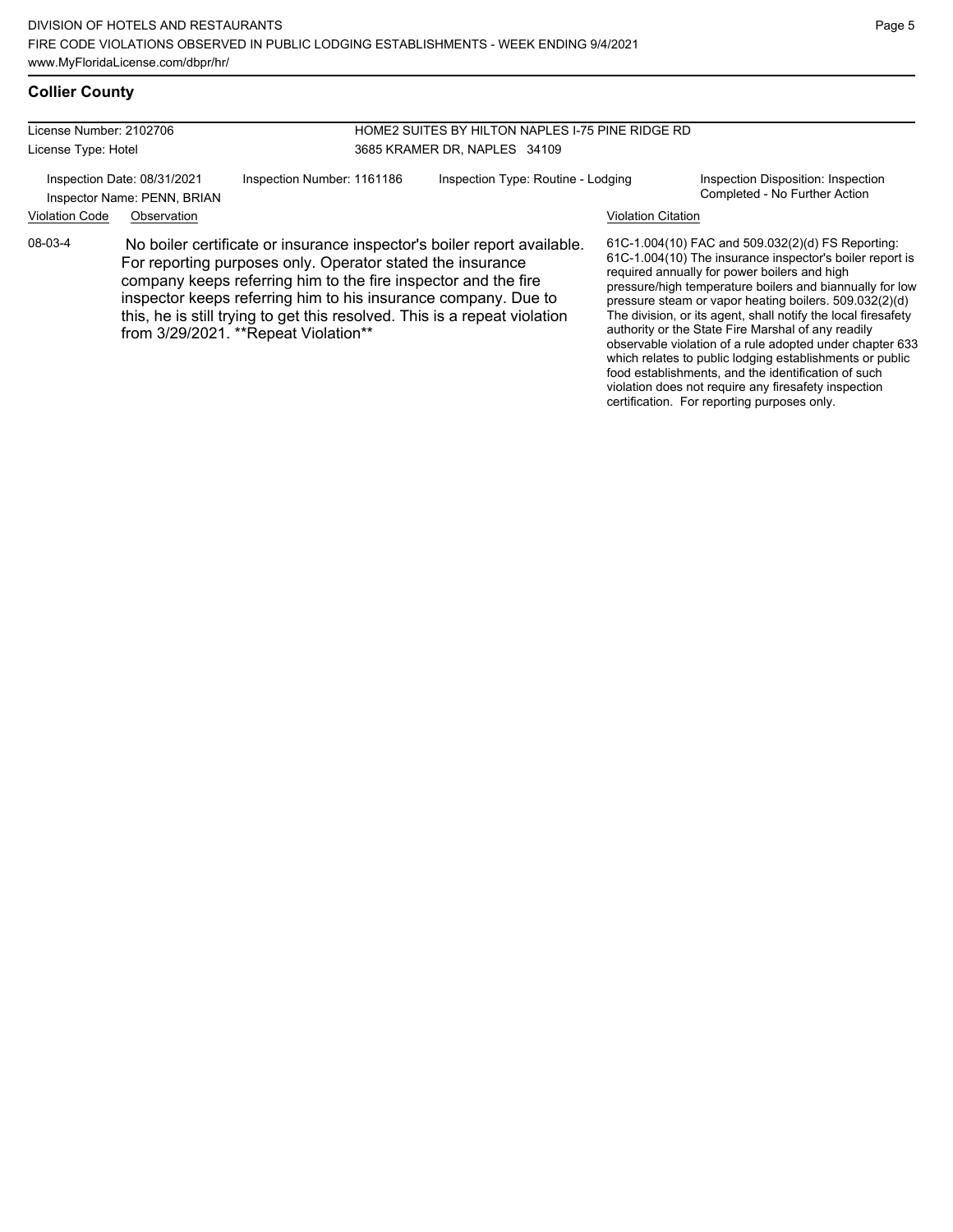| <b>Dade County</b>                                 |                                                                                 |                            |                         |                                                                                                                                             |                           |                                                                                                                                                                                                                                                                                                                                                                                                                            |
|----------------------------------------------------|---------------------------------------------------------------------------------|----------------------------|-------------------------|---------------------------------------------------------------------------------------------------------------------------------------------|---------------------------|----------------------------------------------------------------------------------------------------------------------------------------------------------------------------------------------------------------------------------------------------------------------------------------------------------------------------------------------------------------------------------------------------------------------------|
| License Number: 2317255<br>License Type: Apartment |                                                                                 |                            |                         | 1855 NW 15 AVE, MIAMI 33125                                                                                                                 |                           |                                                                                                                                                                                                                                                                                                                                                                                                                            |
| <b>Violation Code</b>                              | Inspection Date: 09/02/2021<br>Inspector Name: ALVAREZ, MARGARET<br>Observation | Inspection Number: 1532822 |                         | Inspection Type: Complaint Full<br><b>Violation Citation</b>                                                                                |                           | Inspection Disposition: Warning<br><b>Issued</b>                                                                                                                                                                                                                                                                                                                                                                           |
| $01 - 02 - 4$                                      | hallway next to laundry room                                                    |                            |                         | Portable fire extinguisher pressure gauge indicates the extinguisher<br>is in need of recharge. For reporting purposes only. Observed in    | purposes only.            | 509.032(2)(d) FS Reporting: (d) The division, or its<br>agent, shall notify the local firesafety authority or the<br>State Fire Marshal of any readily observable violation of<br>a rule adopted under chapter 633 which relates to public<br>lodging establishments or public food establishments,<br>and the identification of such violation does not require<br>any firesafety inspection certification. For reporting |
| License Number: 2311923                            |                                                                                 |                            | JVA INVESTMENTS INC.    |                                                                                                                                             |                           |                                                                                                                                                                                                                                                                                                                                                                                                                            |
| License Type: Apartment                            |                                                                                 |                            |                         | 1830 SW 5TH ST, MIAMI 33135                                                                                                                 |                           |                                                                                                                                                                                                                                                                                                                                                                                                                            |
|                                                    | Inspection Date: 09/02/2021<br>Inspector Name: GARCIA, B OSCAR                  | Inspection Number: 1532815 |                         | Inspection Type: Lodging-Licensing<br>Inspection                                                                                            |                           | Inspection Disposition: Inspection<br>Completed - No Further Action                                                                                                                                                                                                                                                                                                                                                        |
| Violation Code                                     | Observation                                                                     |                            |                         |                                                                                                                                             | <b>Violation Citation</b> |                                                                                                                                                                                                                                                                                                                                                                                                                            |
| $01 - 06 - 4$                                      | to the fire extinguisher. For reporting purposes only.                          |                            |                         | Portable fire extinguisher locked in a box with no means of access                                                                          | purposes only.            | 509.032(2)(d) FS Reporting: (d) The division, or its<br>agent, shall notify the local firesafety authority or the<br>State Fire Marshal of any readily observable violation of<br>a rule adopted under chapter 633 which relates to public<br>lodging establishments or public food establishments,<br>and the identification of such violation does not require<br>any firesafety inspection certification. For reporting |
| License Number: 2330168                            |                                                                                 |                            | 1556 SW 6 STREET I LLC  |                                                                                                                                             |                           |                                                                                                                                                                                                                                                                                                                                                                                                                            |
| License Type: Apartment                            |                                                                                 |                            |                         | 1556 SW 6 ST, MIAMI 33135                                                                                                                   |                           |                                                                                                                                                                                                                                                                                                                                                                                                                            |
|                                                    | Inspection Date: 09/01/2021<br>Inspector Name: GARCIA, B OSCAR                  | Inspection Number: 1532783 |                         | Inspection Type: Lodging-Licensing<br>Inspection                                                                                            |                           | Inspection Disposition: Inspection<br>Completed - No Further Action                                                                                                                                                                                                                                                                                                                                                        |
| <b>Violation Code</b>                              | Observation                                                                     |                            |                         |                                                                                                                                             | <b>Violation Citation</b> |                                                                                                                                                                                                                                                                                                                                                                                                                            |
| $01 - 06 - 4$                                      | and dryer.                                                                      |                            |                         | Portable fire extinguisher locked in a box with no means of access<br>to the fire extinguisher. For reporting purposes only. Next to Washer | purposes only.            | 509.032(2)(d) FS Reporting: (d) The division, or its<br>agent, shall notify the local firesafety authority or the<br>State Fire Marshal of any readily observable violation of<br>a rule adopted under chapter 633 which relates to public<br>lodging establishments or public food establishments,<br>and the identification of such violation does not require<br>any firesafety inspection certification. For reporting |
| License Number: 2329200                            |                                                                                 |                            | <b>OCEAN REEF HOTEL</b> |                                                                                                                                             |                           |                                                                                                                                                                                                                                                                                                                                                                                                                            |
| License Type: Hotel                                |                                                                                 |                            |                         | 1130 COLLINS AVE, MIAMI BEACH 33139                                                                                                         |                           |                                                                                                                                                                                                                                                                                                                                                                                                                            |
|                                                    | Inspection Date: 09/02/2021<br>Inspector Name: WILLIAMS, ALFREDA                | Inspection Number: 1160161 |                         | Inspection Type: Routine - Lodging                                                                                                          |                           | Inspection Disposition: Inspection<br>Completed - No Further Action                                                                                                                                                                                                                                                                                                                                                        |
| <b>Violation Code</b>                              | Observation                                                                     |                            |                         |                                                                                                                                             | <b>Violation Citation</b> |                                                                                                                                                                                                                                                                                                                                                                                                                            |
| $04 - 01 - 4$                                      | reporting purposes only.                                                        |                            |                         | Trouble/alarm light illuminated on the fire alarm control panel. For                                                                        | purposes only.            | 509.032(2)(d) FS Reporting: The division, or its agent,<br>shall notify the local firesafety authority or the State Fire<br>Marshal of any readily observable violation of a rule<br>adopted under chapter 633 which relates to public<br>lodging establishments or public food establishments,<br>and the identification of such violation does not require<br>any firesafety inspection certification. For reporting     |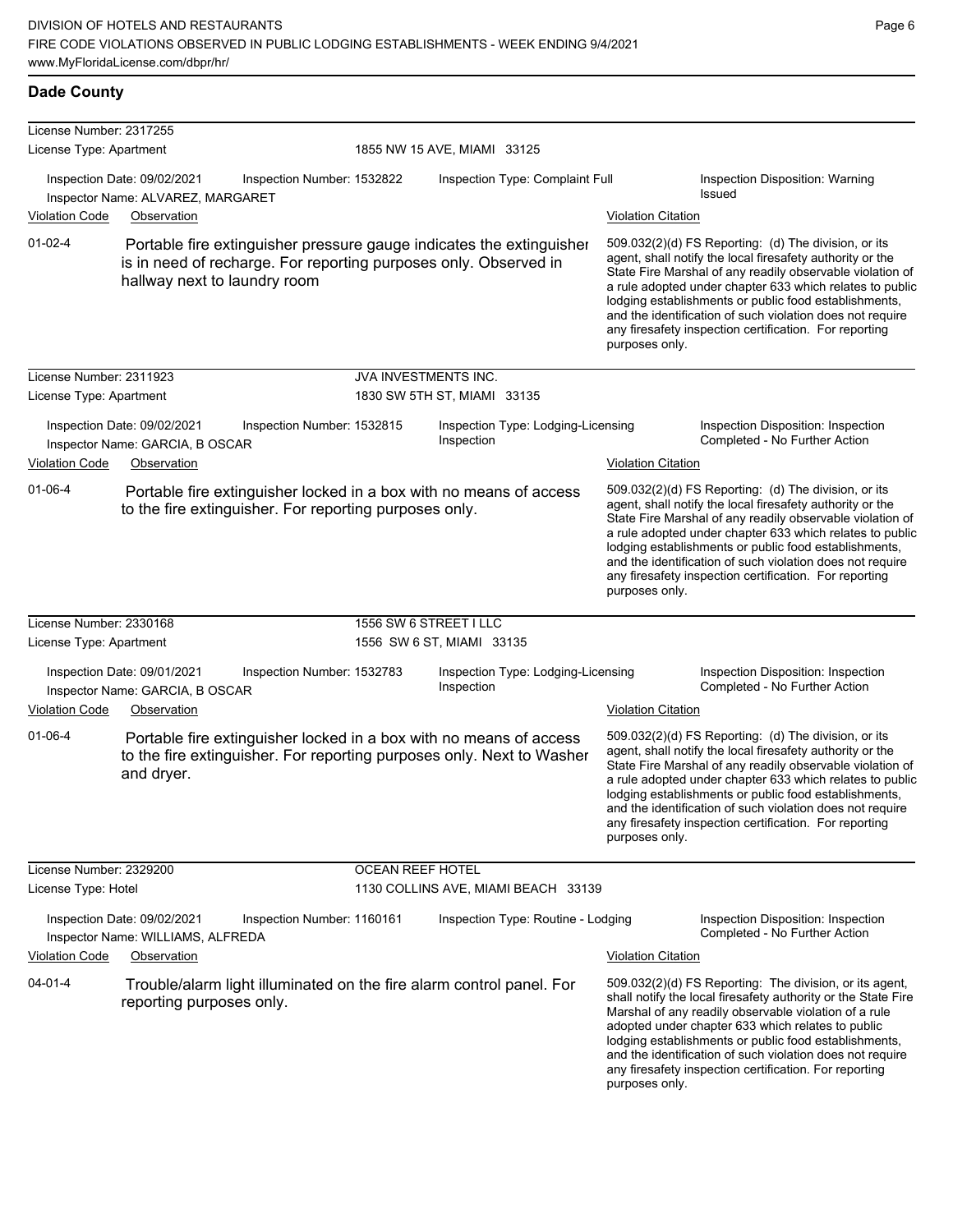#### **Dade County**

| License Number: 2323148 |                                                                |                                                                 | CRYSTAL BEACH SUITES HOTEL          |                                                                                                                                          |                           |                                                                                                                                                                                                                                                                                                                                                                                                                            |  |  |
|-------------------------|----------------------------------------------------------------|-----------------------------------------------------------------|-------------------------------------|------------------------------------------------------------------------------------------------------------------------------------------|---------------------------|----------------------------------------------------------------------------------------------------------------------------------------------------------------------------------------------------------------------------------------------------------------------------------------------------------------------------------------------------------------------------------------------------------------------------|--|--|
| License Type: Hotel     |                                                                |                                                                 | 6985 COLLINS AVE, MIAMI BEACH 33141 |                                                                                                                                          |                           |                                                                                                                                                                                                                                                                                                                                                                                                                            |  |  |
|                         | Inspection Date: 09/01/2021<br>Inspector Name: PRIETO, VICENTE | Inspection Number: 1160995                                      |                                     | Inspection Type: Routine - Lodging                                                                                                       |                           | Inspection Disposition: Inspection<br>Completed - No Further Action                                                                                                                                                                                                                                                                                                                                                        |  |  |
| <b>Violation Code</b>   | Observation                                                    |                                                                 |                                     |                                                                                                                                          | <u>Violation Citation</u> |                                                                                                                                                                                                                                                                                                                                                                                                                            |  |  |
| $04 - 01 - 4$           | reporting purposes only.                                       |                                                                 |                                     | Trouble/alarm light illuminated on the fire alarm control panel. For                                                                     | purposes only.            | 509.032(2)(d) FS Reporting: The division, or its agent,<br>shall notify the local firesafety authority or the State Fire<br>Marshal of any readily observable violation of a rule<br>adopted under chapter 633 which relates to public<br>lodging establishments or public food establishments,<br>and the identification of such violation does not require<br>any firesafety inspection certification. For reporting     |  |  |
| License Number: 2329180 |                                                                |                                                                 |                                     | RITZ CARLTON BAL HARBOUR                                                                                                                 |                           |                                                                                                                                                                                                                                                                                                                                                                                                                            |  |  |
| License Type: Hotel     |                                                                |                                                                 |                                     | 10295 COLLINS AVE, BAL HARBOUR 33154                                                                                                     |                           |                                                                                                                                                                                                                                                                                                                                                                                                                            |  |  |
|                         | Inspection Date: 09/02/2021<br>Inspector Name: PRIETO, VICENTE | Inspection Number: 1159641                                      |                                     | Inspection Type: Routine - Lodging                                                                                                       |                           | Inspection Disposition: Inspection<br>Completed - No Further Action                                                                                                                                                                                                                                                                                                                                                        |  |  |
| <b>Violation Code</b>   | Observation                                                    |                                                                 |                                     |                                                                                                                                          | <b>Violation Citation</b> |                                                                                                                                                                                                                                                                                                                                                                                                                            |  |  |
| $04 - 01 - 4$           |                                                                | reporting purposes only. **Repeat Violation**                   |                                     | Trouble/alarm light illuminated on the fire alarm control panel. For                                                                     | purposes only.            | 509.032(2)(d) FS Reporting: The division, or its agent,<br>shall notify the local firesafety authority or the State Fire<br>Marshal of any readily observable violation of a rule<br>adopted under chapter 633 which relates to public<br>lodging establishments or public food establishments,<br>and the identification of such violation does not require<br>any firesafety inspection certification. For reporting     |  |  |
| License Number: 2329270 |                                                                |                                                                 |                                     | <b>GRAND BEACH HOTEL SURFSIDE</b>                                                                                                        |                           |                                                                                                                                                                                                                                                                                                                                                                                                                            |  |  |
| License Type: Hotel     |                                                                |                                                                 |                                     | 9449 COLLINS AVE, SURFSIDE 33154                                                                                                         |                           |                                                                                                                                                                                                                                                                                                                                                                                                                            |  |  |
|                         | Inspection Date: 08/31/2021<br>Inspector Name: PRIETO, VICENTE | Inspection Number: 1159896                                      |                                     | Inspection Type: Routine - Lodging                                                                                                       |                           | Inspection Disposition: Inspection<br>Completed - No Further Action                                                                                                                                                                                                                                                                                                                                                        |  |  |
| <b>Violation Code</b>   | Observation                                                    |                                                                 |                                     |                                                                                                                                          | <b>Violation Citation</b> |                                                                                                                                                                                                                                                                                                                                                                                                                            |  |  |
| $04 - 01 - 4$           | reporting purposes only.                                       |                                                                 |                                     | Trouble/alarm light illuminated on the fire alarm control panel. For                                                                     | purposes only.            | 509.032(2)(d) FS Reporting: The division, or its agent,<br>shall notify the local firesafety authority or the State Fire<br>Marshal of any readily observable violation of a rule<br>adopted under chapter 633 which relates to public<br>lodging establishments or public food establishments,<br>and the identification of such violation does not require<br>any firesafety inspection certification. For reporting     |  |  |
| License Number: 2308800 |                                                                |                                                                 |                                     | TALATTA PROPERTIES INC                                                                                                                   |                           |                                                                                                                                                                                                                                                                                                                                                                                                                            |  |  |
| License Type: Apartment |                                                                |                                                                 |                                     | 5730 NW 38 ST, VIRGINIA GARDENS 33166                                                                                                    |                           |                                                                                                                                                                                                                                                                                                                                                                                                                            |  |  |
|                         | Inspection Date: 09/03/2021<br>Inspector Name: GONZALEZ, ERIK  | Inspection Number: 1521154                                      |                                     | Inspection Type: Routine - Lodging                                                                                                       |                           | Inspection Disposition: Inspection<br>Completed - No Further Action                                                                                                                                                                                                                                                                                                                                                        |  |  |
| <b>Violation Code</b>   | Observation                                                    |                                                                 |                                     |                                                                                                                                          | <b>Violation Citation</b> |                                                                                                                                                                                                                                                                                                                                                                                                                            |  |  |
| $01 - 06 - 4$           |                                                                | to the fire extinguisher. For reporting purposes only. Observed |                                     | Portable fire extinguisher locked in a box with no means of access<br>extinguisher with no braking device located between units 7 and 8. | purposes only.            | 509.032(2)(d) FS Reporting: (d) The division, or its<br>agent, shall notify the local firesafety authority or the<br>State Fire Marshal of any readily observable violation of<br>a rule adopted under chapter 633 which relates to public<br>lodging establishments or public food establishments,<br>and the identification of such violation does not require<br>any firesafety inspection certification. For reporting |  |  |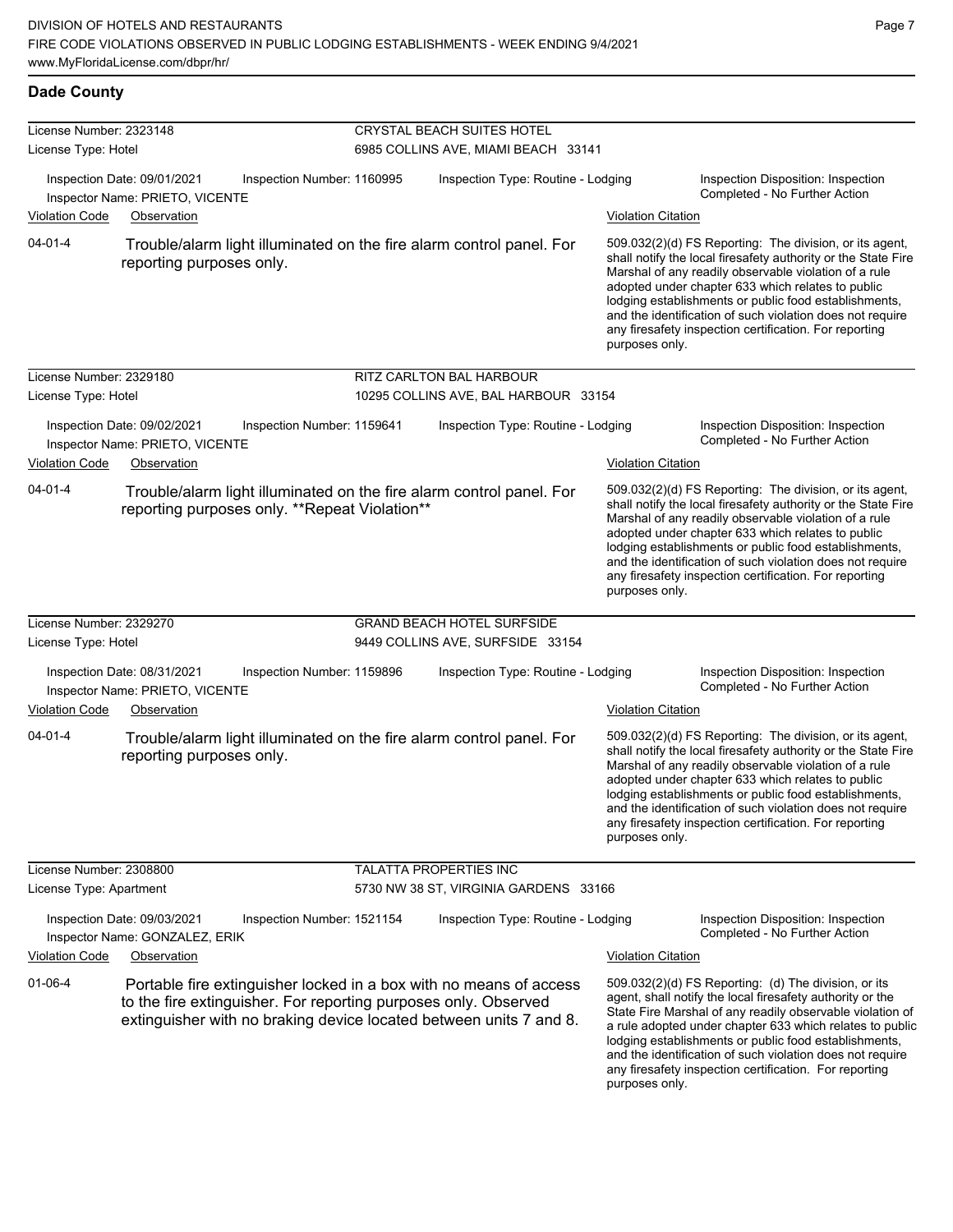#### **Dade County**

| License Number: 2329192<br>License Type: Hotel |                                                                      |                                      | COURTYARD MIAMI WEST FLORIDA TURNPIKE<br>11580 NW 105 ST, MIAMI 33178 |                                                                        |                           |                                                                                                                                                                                                                                                                                                                                                                                                                                                                                                                                                                                                                                                                                                  |
|------------------------------------------------|----------------------------------------------------------------------|--------------------------------------|-----------------------------------------------------------------------|------------------------------------------------------------------------|---------------------------|--------------------------------------------------------------------------------------------------------------------------------------------------------------------------------------------------------------------------------------------------------------------------------------------------------------------------------------------------------------------------------------------------------------------------------------------------------------------------------------------------------------------------------------------------------------------------------------------------------------------------------------------------------------------------------------------------|
|                                                | Inspection Date: 08/31/2021<br>Inspector Name: CRUZ, EDGAR           | Inspection Number: 1161268           | Inspection Type: Routine - Lodging                                    |                                                                        |                           | Inspection Disposition: Inspection<br>Completed - No Further Action                                                                                                                                                                                                                                                                                                                                                                                                                                                                                                                                                                                                                              |
| <b>Violation Code</b>                          | Observation                                                          |                                      |                                                                       |                                                                        | <b>Violation Citation</b> |                                                                                                                                                                                                                                                                                                                                                                                                                                                                                                                                                                                                                                                                                                  |
| $08 - 01 - 4$                                  | reporting purposes only.                                             |                                      |                                                                       | Boiler certificate or insurance inspector's boiler report expired. For |                           | 61C-1.004(10) FAC and 509.032(2)(d) FS Reporting:<br>61C-1.004(10) The insurance inspector's boiler report is<br>required annually for power boilers and high<br>pressure/high temperature boilers and biannually for low<br>pressure steam or vapor heating boilers. 509.032(2)(d)<br>The division, or its agent, shall notify the local firesafety<br>authority or the State Fire Marshal of any readily<br>observable violation of a rule adopted under chapter 633<br>which relates to public lodging establishments or public<br>food establishments, and the identification of such<br>violation does not require any firesafety inspection<br>certification. For reporting purposes only. |
| License Number: 2329276                        |                                                                      |                                      |                                                                       | BEST WESTERN KENDALL AIRPORT HOTEL AND SUITES                          |                           |                                                                                                                                                                                                                                                                                                                                                                                                                                                                                                                                                                                                                                                                                                  |
| License Type: Hotel                            |                                                                      |                                      |                                                                       | 13700 SW 139 CT, MIAMI 33186                                           |                           |                                                                                                                                                                                                                                                                                                                                                                                                                                                                                                                                                                                                                                                                                                  |
|                                                | Inspection Date: 08/23/2021<br>Inspector Name: LODENQUAI, BARRINGTON | Inspection Number: 1159356           |                                                                       | Inspection Type: Routine - Lodging                                     |                           | Inspection Disposition: Inspection<br>Completed - No Further Action                                                                                                                                                                                                                                                                                                                                                                                                                                                                                                                                                                                                                              |
| <b>Violation Code</b>                          | Observation                                                          |                                      |                                                                       |                                                                        | <b>Violation Citation</b> |                                                                                                                                                                                                                                                                                                                                                                                                                                                                                                                                                                                                                                                                                                  |
| $04 - 01 - 4$                                  | reporting purposes only.                                             | Observed trouble lights illuminated. |                                                                       | Trouble/alarm light illuminated on the fire alarm control panel. For   | purposes only.            | 509.032(2)(d) FS Reporting: The division, or its agent,<br>shall notify the local firesafety authority or the State Fire<br>Marshal of any readily observable violation of a rule<br>adopted under chapter 633 which relates to public<br>lodging establishments or public food establishments,<br>and the identification of such violation does not require<br>any firesafety inspection certification. For reporting                                                                                                                                                                                                                                                                           |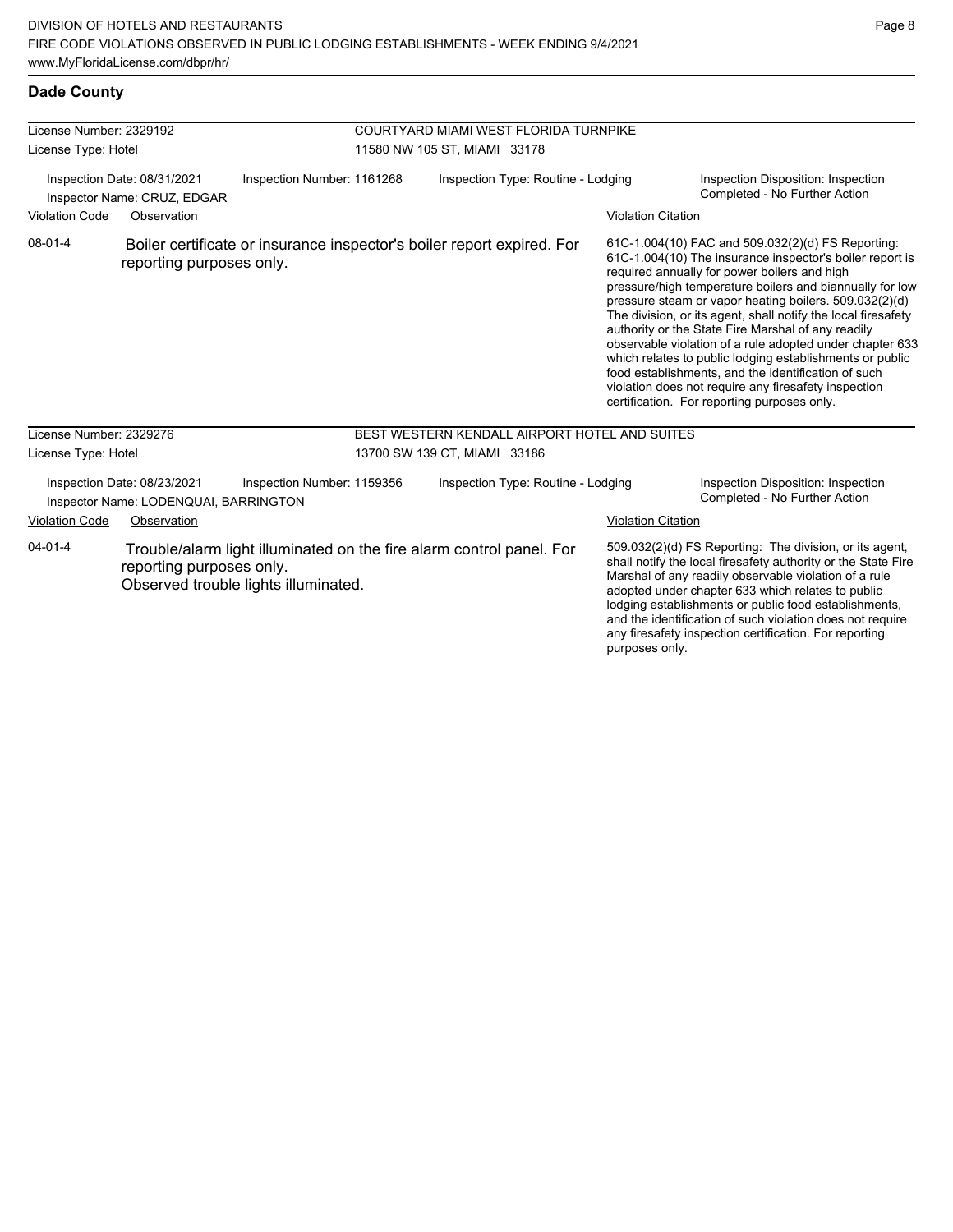#### **Escambia County**

| License Number: 2700798<br>License Type: Apartment |                                                                 |                                                                                                                    | <b>CYPRESS RIDGE APARTMENTS</b><br>6880 W FAIRFIELD RD. PENSACOLA 32506 |                           |                                                                                                                                                                                                                                                                                                                                                                                                                        |  |  |  |
|----------------------------------------------------|-----------------------------------------------------------------|--------------------------------------------------------------------------------------------------------------------|-------------------------------------------------------------------------|---------------------------|------------------------------------------------------------------------------------------------------------------------------------------------------------------------------------------------------------------------------------------------------------------------------------------------------------------------------------------------------------------------------------------------------------------------|--|--|--|
|                                                    | Inspection Date: 09/03/2021<br>Inspector Name: GARDNER, GREGORY | Inspection Number: 1529387                                                                                         | Inspection Type: Routine - Lodging                                      |                           | Inspection Disposition: Inspection<br>Completed - No Further Action                                                                                                                                                                                                                                                                                                                                                    |  |  |  |
| <b>Violation Code</b>                              | Observation                                                     |                                                                                                                    |                                                                         | <b>Violation Citation</b> |                                                                                                                                                                                                                                                                                                                                                                                                                        |  |  |  |
| 04-05-4                                            | purposes only.                                                  | No smoke detector provided in guest room/unit. For reporting<br>In unit 53 there is no smoke detector in the rooms |                                                                         | purposes only.            | 509.032(2)(d) FS Reporting: The division, or its agent,<br>shall notify the local firesafety authority or the State Fire<br>Marshal of any readily observable violation of a rule<br>adopted under chapter 633 which relates to public<br>lodging establishments or public food establishments,<br>and the identification of such violation does not require<br>any firesafety inspection certification. For reporting |  |  |  |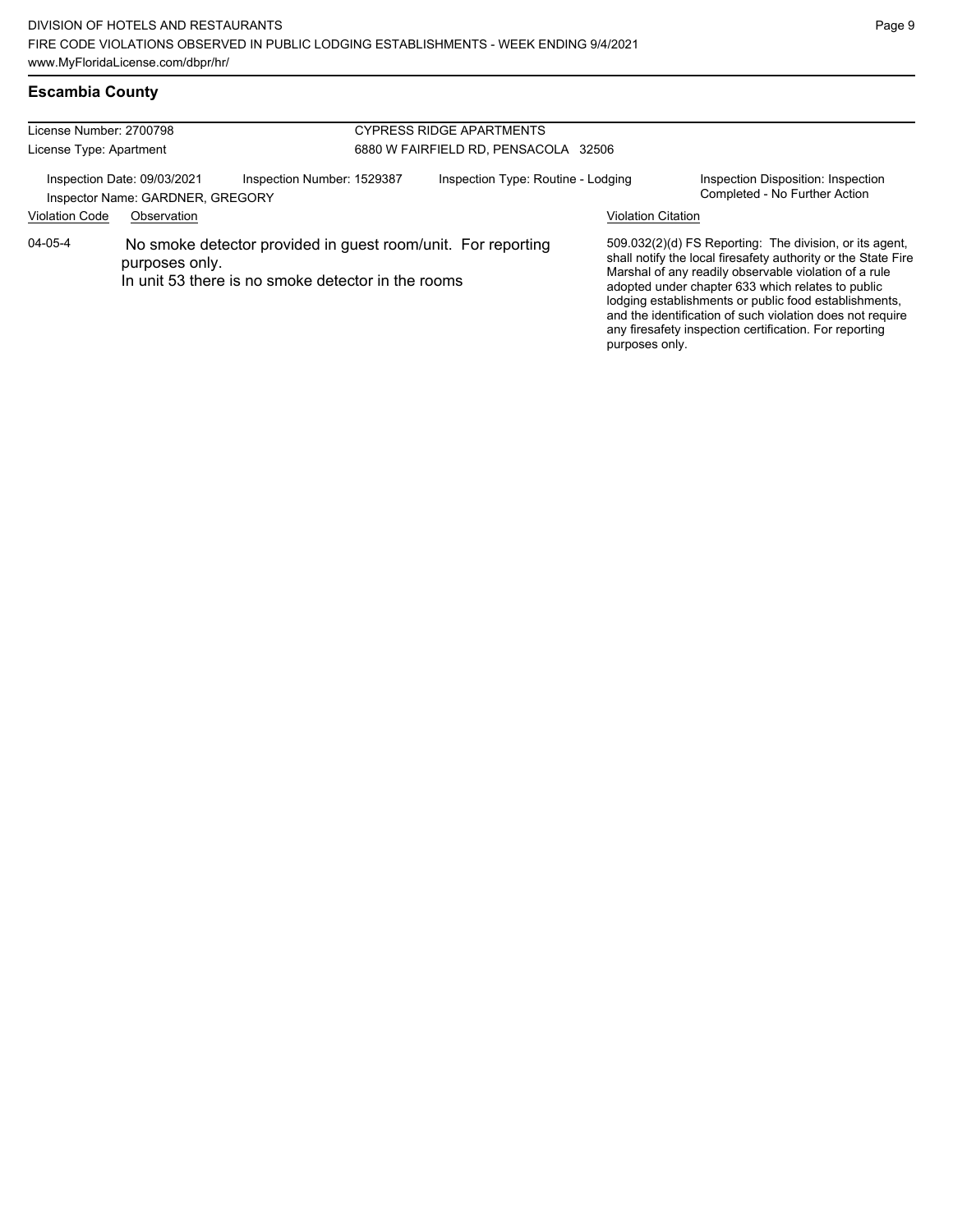**Hillsborough County**

| License Number: 3906542              |                                                                   |                                                                                                                                           | HOLIDAY INN TAMPA AIRPORT WESTSHORE                                                                                                             |                           |                                                                                                                                                                                                                                                                                                                                                                                                                                                                                                                                                                                                                                                                                                  |  |
|--------------------------------------|-------------------------------------------------------------------|-------------------------------------------------------------------------------------------------------------------------------------------|-------------------------------------------------------------------------------------------------------------------------------------------------|---------------------------|--------------------------------------------------------------------------------------------------------------------------------------------------------------------------------------------------------------------------------------------------------------------------------------------------------------------------------------------------------------------------------------------------------------------------------------------------------------------------------------------------------------------------------------------------------------------------------------------------------------------------------------------------------------------------------------------------|--|
| License Type: Hotel                  |                                                                   |                                                                                                                                           | 700 N WESTSHORE BLVD, TAMPA 33609                                                                                                               |                           |                                                                                                                                                                                                                                                                                                                                                                                                                                                                                                                                                                                                                                                                                                  |  |
|                                      | Inspection Date: 09/02/2021<br>Inspector Name: KLUSENDORF, JEANNE | Inspection Number: 1161440                                                                                                                | Inspection Type: Routine - Lodging                                                                                                              |                           | Inspection Disposition: Inspection<br>Completed - No Further Action                                                                                                                                                                                                                                                                                                                                                                                                                                                                                                                                                                                                                              |  |
| <b>Violation Code</b>                | Observation                                                       |                                                                                                                                           |                                                                                                                                                 | <b>Violation Citation</b> |                                                                                                                                                                                                                                                                                                                                                                                                                                                                                                                                                                                                                                                                                                  |  |
| 08-01-4                              |                                                                   | reporting purposes only. **Repeat Violation**                                                                                             | Boiler certificate or insurance inspector's boiler report expired. For                                                                          |                           | 61C-1.004(10) FAC and 509.032(2)(d) FS Reporting:<br>61C-1.004(10) The insurance inspector's boiler report is<br>required annually for power boilers and high<br>pressure/high temperature boilers and biannually for low<br>pressure steam or vapor heating boilers. 509.032(2)(d)<br>The division, or its agent, shall notify the local firesafety<br>authority or the State Fire Marshal of any readily<br>observable violation of a rule adopted under chapter 633<br>which relates to public lodging establishments or public<br>food establishments, and the identification of such<br>violation does not require any firesafety inspection<br>certification. For reporting purposes only. |  |
| License Number: 3902452              |                                                                   |                                                                                                                                           | TIMBERFALLS APARTMENTS                                                                                                                          |                           |                                                                                                                                                                                                                                                                                                                                                                                                                                                                                                                                                                                                                                                                                                  |  |
| License Type: Apartment              |                                                                   |                                                                                                                                           | 2600 113 E AVE, TAMPA 33612                                                                                                                     |                           |                                                                                                                                                                                                                                                                                                                                                                                                                                                                                                                                                                                                                                                                                                  |  |
|                                      | Inspection Date: 09/01/2021<br>Inspector Name: JAIME, ANTONY      | Inspection Number: 1532778                                                                                                                | Inspection Type: Complaint Full                                                                                                                 |                           | Inspection Disposition: Call Back -<br>Admin. complaint recommended                                                                                                                                                                                                                                                                                                                                                                                                                                                                                                                                                                                                                              |  |
| <b>Violation Code</b><br>Observation |                                                                   |                                                                                                                                           |                                                                                                                                                 | <b>Violation Citation</b> |                                                                                                                                                                                                                                                                                                                                                                                                                                                                                                                                                                                                                                                                                                  |  |
| $01 - 04 - 4$                        |                                                                   | the premises. For reporting purposes only.<br>Missing in East laundry room. - From follow-up inspection<br>2021-09-01: ** Time Extended** | - From initial inspection : No portable fire extinguisher present on                                                                            | purposes only.            | 509.032(2)(d) FS Reporting: (d) The division, or its<br>agent, shall notify the local firesafety authority or the<br>State Fire Marshal of any readily observable violation of<br>a rule adopted under chapter 633 which relates to public<br>lodging establishments or public food establishments,<br>and the identification of such violation does not require<br>any firesafety inspection certification. For reporting                                                                                                                                                                                                                                                                       |  |
| License Number: 3902549              |                                                                   |                                                                                                                                           | PALM AVENUE APARTMENTS                                                                                                                          |                           |                                                                                                                                                                                                                                                                                                                                                                                                                                                                                                                                                                                                                                                                                                  |  |
| License Type: Apartment              |                                                                   |                                                                                                                                           | 10610 N 30 ST, TAMPA 33612                                                                                                                      |                           |                                                                                                                                                                                                                                                                                                                                                                                                                                                                                                                                                                                                                                                                                                  |  |
|                                      | Inspection Date: 09/01/2021<br>Inspector Name: JAIME, ANTONY      | Inspection Number: 1532802                                                                                                                | Inspection Type: Complaint Full                                                                                                                 |                           | Inspection Disposition: Inspection<br>Completed - No Further Action                                                                                                                                                                                                                                                                                                                                                                                                                                                                                                                                                                                                                              |  |
| <b>Violation Code</b>                | Observation                                                       |                                                                                                                                           |                                                                                                                                                 | <b>Violation Citation</b> |                                                                                                                                                                                                                                                                                                                                                                                                                                                                                                                                                                                                                                                                                                  |  |
| $01 - 03 - 4$                        | Observed building 32.                                             |                                                                                                                                           | Portable fire extinguisher missing from it's designated location (sign<br>present indicating designated location). For reporting purposes only. | purposes only.            | 509.032(2)(d) FS Reporting: (d) The division, or its<br>agent, shall notify the local firesafety authority or the<br>State Fire Marshal of any readily observable violation of<br>a rule adopted under chapter 633 which relates to public<br>lodging establishments or public food establishments,<br>and the identification of such violation does not require<br>any firesafety inspection certification. For reporting                                                                                                                                                                                                                                                                       |  |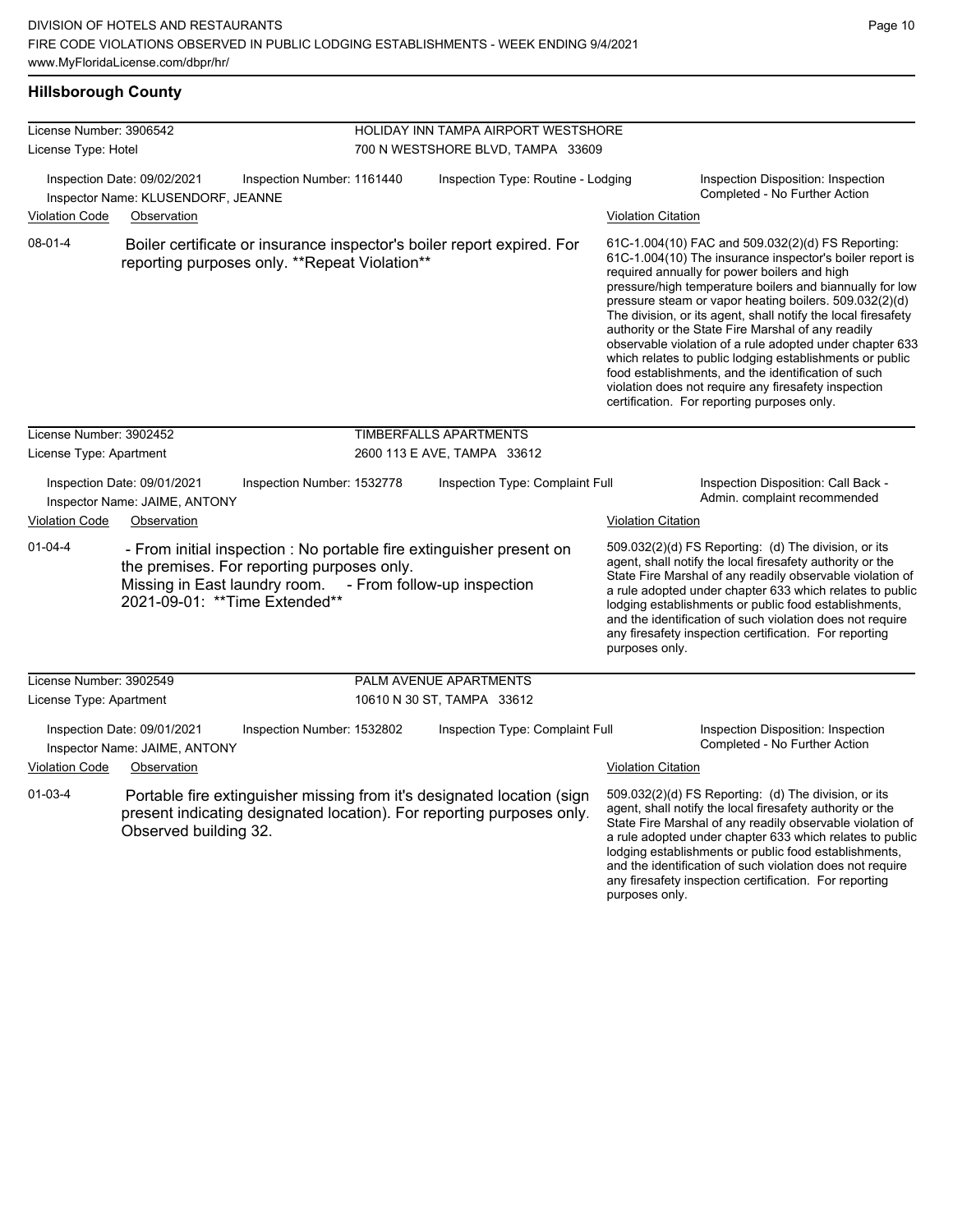#### **Lee County**

| License Number: 4602772                                      |                                                   |                                                                 | <b>LAQUINTA INN &amp; SUITES #2039</b> |                                                                         |  |                           |                                                                                                                                                                                                                                                                                                                                                                                                                                                                                                                                                                                                                                                                                                  |
|--------------------------------------------------------------|---------------------------------------------------|-----------------------------------------------------------------|----------------------------------------|-------------------------------------------------------------------------|--|---------------------------|--------------------------------------------------------------------------------------------------------------------------------------------------------------------------------------------------------------------------------------------------------------------------------------------------------------------------------------------------------------------------------------------------------------------------------------------------------------------------------------------------------------------------------------------------------------------------------------------------------------------------------------------------------------------------------------------------|
| License Type: Hotel                                          |                                                   |                                                                 |                                        | 20091 SUMMERLIN RD, FORT MYERS 33908                                    |  |                           |                                                                                                                                                                                                                                                                                                                                                                                                                                                                                                                                                                                                                                                                                                  |
| Inspection Date: 09/02/2021<br>Inspector Name: SOMMERS, KARA |                                                   | Inspection Number: 1161280                                      |                                        | Inspection Type: Routine - Lodging                                      |  |                           | Inspection Disposition: Inspection<br>Completed - No Further Action                                                                                                                                                                                                                                                                                                                                                                                                                                                                                                                                                                                                                              |
| <b>Violation Code</b>                                        | Observation                                       |                                                                 |                                        |                                                                         |  | <b>Violation Citation</b> |                                                                                                                                                                                                                                                                                                                                                                                                                                                                                                                                                                                                                                                                                                  |
| 08-03-4                                                      | For reporting purposes only. **Repeat Violation** |                                                                 |                                        | No boiler certificate or insurance inspector's boiler report available. |  |                           | 61C-1.004(10) FAC and 509.032(2)(d) FS Reporting:<br>61C-1.004(10) The insurance inspector's boiler report is<br>required annually for power boilers and high<br>pressure/high temperature boilers and biannually for low<br>pressure steam or vapor heating boilers. 509.032(2)(d)<br>The division, or its agent, shall notify the local firesafety<br>authority or the State Fire Marshal of any readily<br>observable violation of a rule adopted under chapter 633<br>which relates to public lodging establishments or public<br>food establishments, and the identification of such<br>violation does not require any firesafety inspection<br>certification. For reporting purposes only. |
| 08-04-4                                                      | purposes only.                                    | Boiler certificate not posted in the boiler room. For reporting |                                        |                                                                         |  |                           | 61C-1.004(10) FAC and 509.032(2)(d) FS Reporting:<br>61C-1.004(10) The insurance inspector's boiler report<br>shall be posted in the boiler room. 509.032(2)(d) The<br>division, or its agent, shall notify the local firesafety<br>authority or the State Fire Marshal of any readily<br>observable violation of a rule adopted under chapter 633<br>which relates to public lodging establishments or public<br>food establishments, and the identification of such<br>violation does not require any firesafety inspection<br>certification. For reporting purposes only.                                                                                                                     |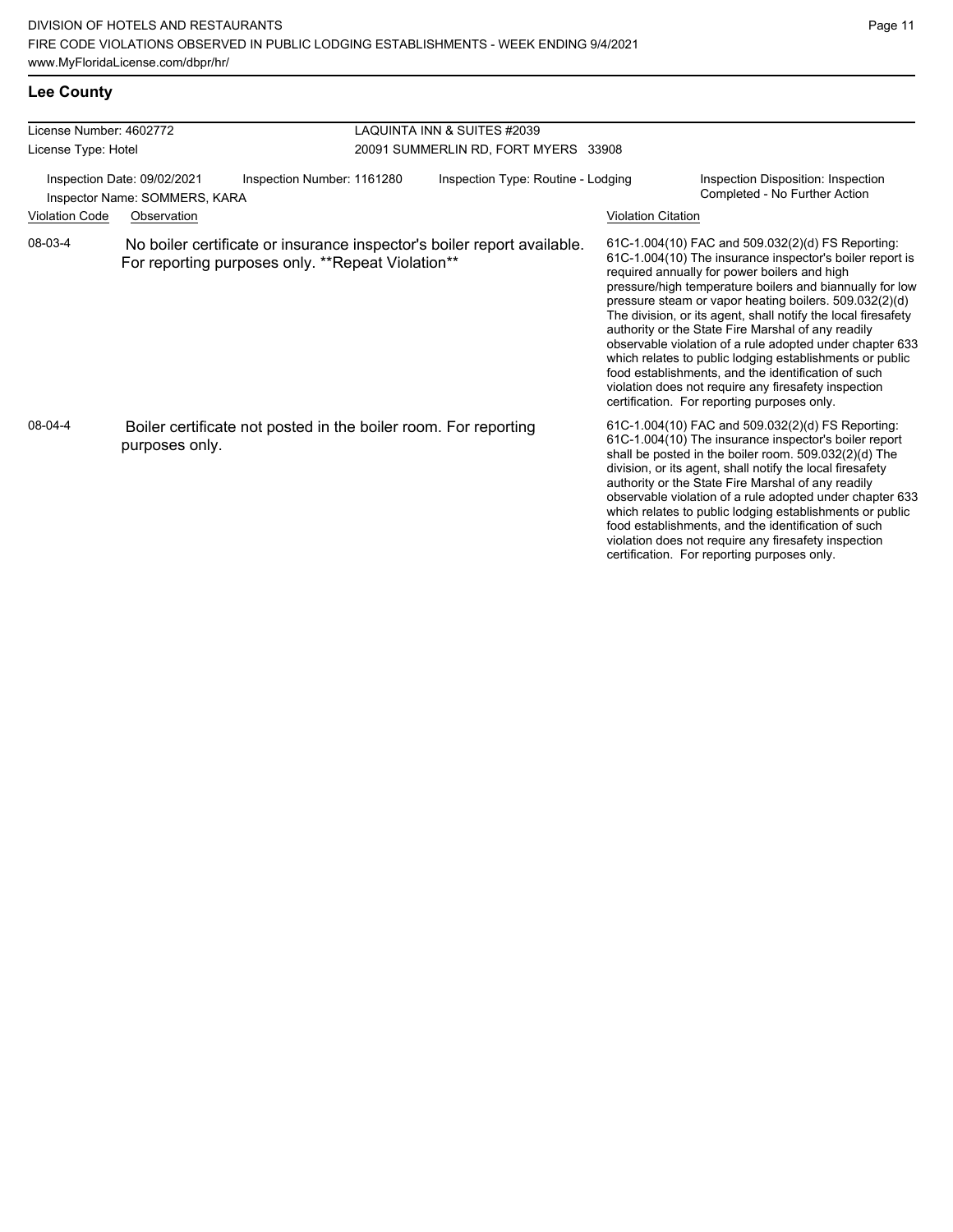## **Orange County**

|                                                                                                                   | License Number: 5809219<br>License Type: Hotel                                                                                                                           |                                    | <b>SPRINGHILL SUITES</b><br>8840 UNIVERSAL BLVD, ORLANDO 32819                                                     |                                                                                                  |                                                                                                                                                                                                                                                                                                                                                                                                                                                                                                                                                                                                                                                                                                  |  |  |  |  |
|-------------------------------------------------------------------------------------------------------------------|--------------------------------------------------------------------------------------------------------------------------------------------------------------------------|------------------------------------|--------------------------------------------------------------------------------------------------------------------|--------------------------------------------------------------------------------------------------|--------------------------------------------------------------------------------------------------------------------------------------------------------------------------------------------------------------------------------------------------------------------------------------------------------------------------------------------------------------------------------------------------------------------------------------------------------------------------------------------------------------------------------------------------------------------------------------------------------------------------------------------------------------------------------------------------|--|--|--|--|
| <b>Violation Code</b>                                                                                             | Inspection Date: 09/02/2021<br>Inspection Number: 1161039<br>Inspector Name: BACHOO, SAVITRI<br>Observation                                                              | Inspection Type: Routine - Lodging |                                                                                                                    | Inspection Disposition: Inspection<br>Completed - No Further Action<br><b>Violation Citation</b> |                                                                                                                                                                                                                                                                                                                                                                                                                                                                                                                                                                                                                                                                                                  |  |  |  |  |
| $04 - 01 - 4$<br>Trouble/alarm light illuminated on the fire alarm control panel. For<br>reporting purposes only. |                                                                                                                                                                          |                                    |                                                                                                                    | purposes only.                                                                                   | 509.032(2)(d) FS Reporting: The division, or its agent,<br>shall notify the local firesafety authority or the State Fire<br>Marshal of any readily observable violation of a rule<br>adopted under chapter 633 which relates to public<br>lodging establishments or public food establishments,<br>and the identification of such violation does not require<br>any firesafety inspection certification. For reporting                                                                                                                                                                                                                                                                           |  |  |  |  |
| License Number: 5810332<br>License Type: Hotel                                                                    |                                                                                                                                                                          |                                    | FAIRFIELD INN AND SUITES ORLANDO<br>5614 VINELAND RD, ORLANDO 32819                                                |                                                                                                  |                                                                                                                                                                                                                                                                                                                                                                                                                                                                                                                                                                                                                                                                                                  |  |  |  |  |
| <b>Violation Code</b>                                                                                             | Inspection Date: 08/31/2021<br>Inspection Number: 1160658<br>Inspector Name: KOSTELNY, ROGER<br>Observation                                                              |                                    | Inspection Type: Routine - Lodging                                                                                 | <b>Violation Citation</b>                                                                        | Inspection Disposition: Call Back -<br>Complied                                                                                                                                                                                                                                                                                                                                                                                                                                                                                                                                                                                                                                                  |  |  |  |  |
| 08-01-4<br>boiler report expired. For reporting purposes only.<br>FL 134712 exp 6/12/21<br>**Time Extended**      |                                                                                                                                                                          |                                    | - From initial inspection : Boiler certificate or insurance inspector's<br>- From follow-up inspection 2021-08-31: |                                                                                                  | 61C-1.004(10) FAC and 509.032(2)(d) FS Reporting:<br>61C-1.004(10) The insurance inspector's boiler report is<br>required annually for power boilers and high<br>pressure/high temperature boilers and biannually for low<br>pressure steam or vapor heating boilers. 509.032(2)(d)<br>The division, or its agent, shall notify the local firesafety<br>authority or the State Fire Marshal of any readily<br>observable violation of a rule adopted under chapter 633<br>which relates to public lodging establishments or public<br>food establishments, and the identification of such<br>violation does not require any firesafety inspection<br>certification. For reporting purposes only. |  |  |  |  |
| License Number: 5804660<br>License Type: Motel                                                                    |                                                                                                                                                                          | RAMADA LAKEFRONT                   | 6500 INTERNATIONAL DR, ORLANDO 328198218                                                                           |                                                                                                  |                                                                                                                                                                                                                                                                                                                                                                                                                                                                                                                                                                                                                                                                                                  |  |  |  |  |
| <b>Violation Code</b>                                                                                             | Inspection Date: 09/03/2021<br>Inspection Number: 1219460<br>Inspector Name: MANTI, KATHRYN<br>Observation                                                               |                                    | Inspection Type: Routine - Lodging                                                                                 | <b>Violation Citation</b>                                                                        | Inspection Disposition: Inspection<br>Completed - No Further Action                                                                                                                                                                                                                                                                                                                                                                                                                                                                                                                                                                                                                              |  |  |  |  |
| $05-02-5$                                                                                                         | Hearing-impaired smoke detector is not functioning when tested.<br>For reporting purposes only. Strobe light of the hear impaired<br>smoking not functioning in room 827 |                                    |                                                                                                                    | purposes only.                                                                                   | 509.032(2)(d) FS Reporting: The division, or its agent,<br>shall notify the local firesafety authority or the State Fire<br>Marshal of any readily observable violation of a rule<br>adopted under chapter 633 which relates to public<br>lodging establishments or public food establishments,<br>and the identification of such violation does not require<br>any firesafety inspection certification. For reporting                                                                                                                                                                                                                                                                           |  |  |  |  |
| License Number: 5811117<br>License Type: Hotel                                                                    |                                                                                                                                                                          |                                    | SPRINGHILL SUITES ORLANDO AT SEAWORLD<br>10801 INTERNATIONAL DR, ORLANDO 32821                                     |                                                                                                  |                                                                                                                                                                                                                                                                                                                                                                                                                                                                                                                                                                                                                                                                                                  |  |  |  |  |
| <b>Violation Code</b>                                                                                             | Inspection Date: 09/02/2021<br>Inspection Number: 1161274<br>Inspector Name: NIEVES, RAFAEL<br>Observation                                                               |                                    | Inspection Type: Routine - Lodging                                                                                 | <b>Violation Citation</b>                                                                        | Inspection Disposition: Inspection<br>Completed - No Further Action                                                                                                                                                                                                                                                                                                                                                                                                                                                                                                                                                                                                                              |  |  |  |  |
| 08-06-4                                                                                                           | Combustibles stored in boiler room. For reporting purposes only.                                                                                                         |                                    |                                                                                                                    |                                                                                                  | 509.032(2)(d) FS Reporting: (d) The division, or its                                                                                                                                                                                                                                                                                                                                                                                                                                                                                                                                                                                                                                             |  |  |  |  |
|                                                                                                                   | Observed a plastic cart and a shop vacuum stored in boiler room.<br>**Corrected On-Site**                                                                                |                                    |                                                                                                                    | purposes only.                                                                                   | agent, shall notify the local firesafety authority or the<br>State Fire Marshal of any readily observable violation of<br>a rule adopted under chapter 633 which relates to public<br>lodging establishments or public food establishments,<br>and the identification of such violation does not require<br>any firesafety inspection certification. For reporting                                                                                                                                                                                                                                                                                                                               |  |  |  |  |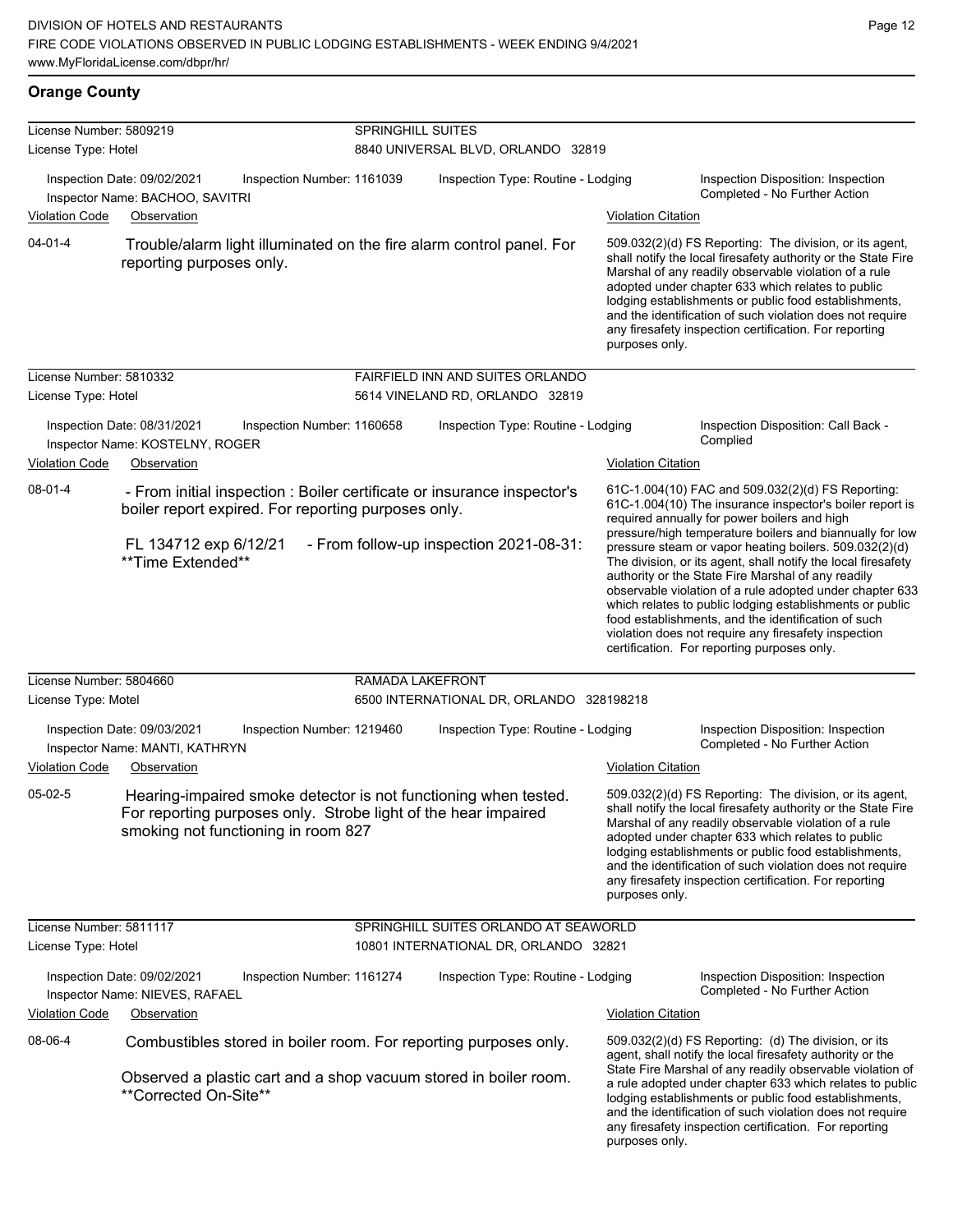## **Orange County**

| License Number: 5811368 |                                                             |                                                                      | THE OASIS OF MOSS PARK PRESERVE      |                           |                                                                                                                                                                                                                                                                                                                                                                                                                        |  |  |  |
|-------------------------|-------------------------------------------------------------|----------------------------------------------------------------------|--------------------------------------|---------------------------|------------------------------------------------------------------------------------------------------------------------------------------------------------------------------------------------------------------------------------------------------------------------------------------------------------------------------------------------------------------------------------------------------------------------|--|--|--|
| License Type: Apartment |                                                             |                                                                      | 10000 DAVIS CREEK CIR, ORLANDO 32832 |                           |                                                                                                                                                                                                                                                                                                                                                                                                                        |  |  |  |
|                         | Inspection Date: 09/03/2021<br>Inspector Name: ALVIS, DAVID | Inspection Number: 1522510                                           | Inspection Type: Routine - Lodging   |                           | Inspection Disposition: Inspection<br>Completed - No Further Action                                                                                                                                                                                                                                                                                                                                                    |  |  |  |
| <b>Violation Code</b>   | Observation                                                 |                                                                      |                                      | <b>Violation Citation</b> |                                                                                                                                                                                                                                                                                                                                                                                                                        |  |  |  |
| $04 - 01 - 4$           | reporting purposes only.                                    | Trouble/alarm light illuminated on the fire alarm control panel. For |                                      | purposes only.            | 509.032(2)(d) FS Reporting: The division, or its agent,<br>shall notify the local firesafety authority or the State Fire<br>Marshal of any readily observable violation of a rule<br>adopted under chapter 633 which relates to public<br>lodging establishments or public food establishments,<br>and the identification of such violation does not require<br>any firesafety inspection certification. For reporting |  |  |  |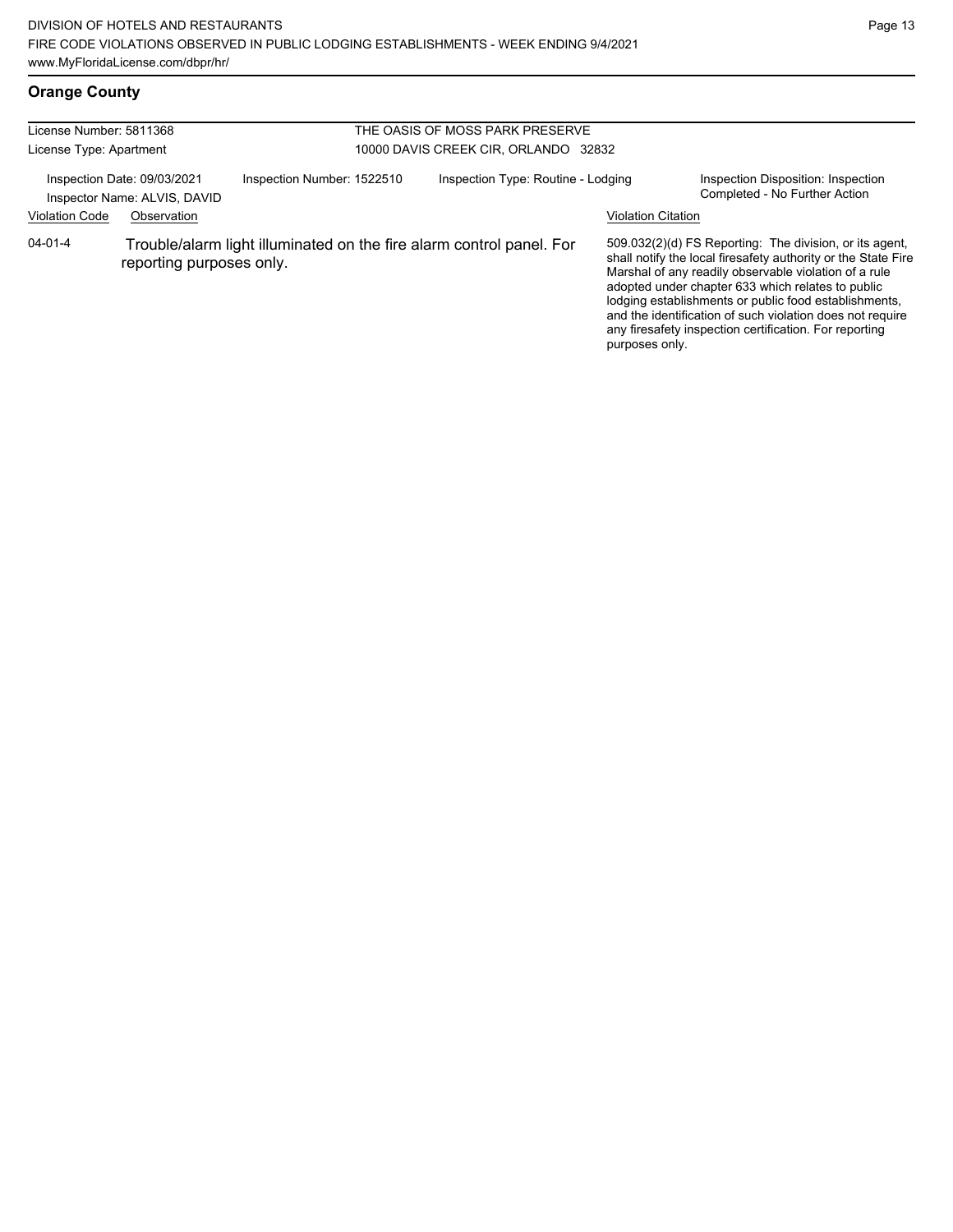#### **Palm Beach County**

| License Number: 6014071<br>License Type: Hotel                                                                                                            |                                                                               | FAIRFIELD BY MARRIOTT INN & SUITES WELLINGTON-WEST PALM BEACH<br>10616 FOREST HILL BLVD, WELLINGTON 33414 |                          |                                                                                                                                                                                                                                                                                                                                                                                                                                          |                           |                                                                                                                                                                                                                                                                                                                                                                                                                                                                                                                                                                                                                                                                                                  |
|-----------------------------------------------------------------------------------------------------------------------------------------------------------|-------------------------------------------------------------------------------|-----------------------------------------------------------------------------------------------------------|--------------------------|------------------------------------------------------------------------------------------------------------------------------------------------------------------------------------------------------------------------------------------------------------------------------------------------------------------------------------------------------------------------------------------------------------------------------------------|---------------------------|--------------------------------------------------------------------------------------------------------------------------------------------------------------------------------------------------------------------------------------------------------------------------------------------------------------------------------------------------------------------------------------------------------------------------------------------------------------------------------------------------------------------------------------------------------------------------------------------------------------------------------------------------------------------------------------------------|
|                                                                                                                                                           | Inspection Date: 09/03/2021<br>Inspector Name: SEVILLA, FREDDY                | Inspection Number: 1159467                                                                                |                          | Inspection Type: Routine - Lodging<br><b>Violation Citation</b>                                                                                                                                                                                                                                                                                                                                                                          |                           | Inspection Disposition: Inspection<br>Completed - No Further Action                                                                                                                                                                                                                                                                                                                                                                                                                                                                                                                                                                                                                              |
| <b>Violation Code</b><br>Observation<br>$04 - 01 - 4$<br>Trouble/alarm light illuminated on the fire alarm control panel. For<br>reporting purposes only. |                                                                               |                                                                                                           |                          | 509.032(2)(d) FS Reporting: The division, or its agent,<br>shall notify the local firesafety authority or the State Fire<br>Marshal of any readily observable violation of a rule<br>adopted under chapter 633 which relates to public<br>lodging establishments or public food establishments,<br>and the identification of such violation does not require<br>any firesafety inspection certification. For reporting<br>purposes only. |                           |                                                                                                                                                                                                                                                                                                                                                                                                                                                                                                                                                                                                                                                                                                  |
| License Number: 6014057<br>License Type: Hotel                                                                                                            |                                                                               |                                                                                                           |                          | COURTYARD BY MARRIOTT JUPITER ABACOA<br>4800 MAIN ST, JUPITER 33458                                                                                                                                                                                                                                                                                                                                                                      |                           |                                                                                                                                                                                                                                                                                                                                                                                                                                                                                                                                                                                                                                                                                                  |
| <b>Violation Code</b>                                                                                                                                     | Inspection Date: 09/02/2021<br>Inspector Name: ROTONDI, VICTOR<br>Observation | Inspection Number: 1160747                                                                                |                          | Inspection Type: Routine - Lodging                                                                                                                                                                                                                                                                                                                                                                                                       | <b>Violation Citation</b> | Inspection Disposition: Call Back -<br>Complied                                                                                                                                                                                                                                                                                                                                                                                                                                                                                                                                                                                                                                                  |
| 08-01-4                                                                                                                                                   | 122695 exp 08/08/2020<br>Extended**                                           | Boiler certificate expired, 122695, 050731m 050732 all exp                                                |                          | - From initial inspection : Boiler certificate or insurance inspector's<br>boiler report expired. For reporting purposes only.050731, 050732,<br>- From follow-up inspection 2021-09-02:<br>8/8/2020. Operator still in process of getting Certificates. ** Time                                                                                                                                                                         |                           | 61C-1.004(10) FAC and 509.032(2)(d) FS Reporting:<br>61C-1.004(10) The insurance inspector's boiler report is<br>required annually for power boilers and high<br>pressure/high temperature boilers and biannually for low<br>pressure steam or vapor heating boilers. 509.032(2)(d)<br>The division, or its agent, shall notify the local firesafety<br>authority or the State Fire Marshal of any readily<br>observable violation of a rule adopted under chapter 633<br>which relates to public lodging establishments or public<br>food establishments, and the identification of such<br>violation does not require any firesafety inspection<br>certification. For reporting purposes only. |
| License Number: 6014234                                                                                                                                   |                                                                               |                                                                                                           | <b>BARCELONA JUPITER</b> |                                                                                                                                                                                                                                                                                                                                                                                                                                          |                           |                                                                                                                                                                                                                                                                                                                                                                                                                                                                                                                                                                                                                                                                                                  |
| License Type: Apartment                                                                                                                                   |                                                                               |                                                                                                           |                          | 111 SIERRA DR, JUPITER 33458                                                                                                                                                                                                                                                                                                                                                                                                             |                           |                                                                                                                                                                                                                                                                                                                                                                                                                                                                                                                                                                                                                                                                                                  |
|                                                                                                                                                           | Inspection Date: 09/03/2021<br>Inspector Name: ROTONDI, VICTOR                | Inspection Number: 1526360                                                                                |                          | Inspection Type: Routine - Lodging                                                                                                                                                                                                                                                                                                                                                                                                       |                           | Inspection Disposition: Warning<br>Issued                                                                                                                                                                                                                                                                                                                                                                                                                                                                                                                                                                                                                                                        |
| <b>Violation Code</b>                                                                                                                                     | Observation                                                                   |                                                                                                           |                          |                                                                                                                                                                                                                                                                                                                                                                                                                                          | <b>Violation Citation</b> |                                                                                                                                                                                                                                                                                                                                                                                                                                                                                                                                                                                                                                                                                                  |
| $04 - 01 - 4$                                                                                                                                             |                                                                               | reporting purposes only. Alarm panel/by bldg#106/Majorca.                                                 |                          | Trouble/alarm light illuminated on the fire alarm control panel. For                                                                                                                                                                                                                                                                                                                                                                     | purposes only.            | 509.032(2)(d) FS Reporting: The division, or its agent,<br>shall notify the local firesafety authority or the State Fire<br>Marshal of any readily observable violation of a rule<br>adopted under chapter 633 which relates to public<br>lodging establishments or public food establishments,<br>and the identification of such violation does not require<br>any firesafety inspection certification. For reporting                                                                                                                                                                                                                                                                           |
| License Number: 6014235<br>License Type: Apartment                                                                                                        |                                                                               |                                                                                                           |                          | RIVERWALK POINTE AT MANGROVE BAY<br>1044 S US 1, JUPITER 33477                                                                                                                                                                                                                                                                                                                                                                           |                           |                                                                                                                                                                                                                                                                                                                                                                                                                                                                                                                                                                                                                                                                                                  |
|                                                                                                                                                           | Inspection Date: 09/01/2021<br>Inspector Name: ROTONDI, VICTOR                | Inspection Number: 1516734                                                                                |                          | Inspection Type: Routine - Lodging                                                                                                                                                                                                                                                                                                                                                                                                       |                           | Inspection Disposition: Inspection<br>Completed - No Further Action                                                                                                                                                                                                                                                                                                                                                                                                                                                                                                                                                                                                                              |
| <b>Violation Code</b>                                                                                                                                     | Observation                                                                   |                                                                                                           |                          |                                                                                                                                                                                                                                                                                                                                                                                                                                          | <b>Violation Citation</b> |                                                                                                                                                                                                                                                                                                                                                                                                                                                                                                                                                                                                                                                                                                  |
| $04 - 01 - 4$                                                                                                                                             | digital letters/signals.                                                      |                                                                                                           |                          | Trouble/alarm light illuminated on the fire alarm control panel. For<br>reporting purposes only. South Tower alarm panel/unable to read                                                                                                                                                                                                                                                                                                  | purposes only.            | 509.032(2)(d) FS Reporting: The division, or its agent,<br>shall notify the local firesafety authority or the State Fire<br>Marshal of any readily observable violation of a rule<br>adopted under chapter 633 which relates to public<br>lodging establishments or public food establishments,<br>and the identification of such violation does not require<br>any firesafety inspection certification. For reporting                                                                                                                                                                                                                                                                           |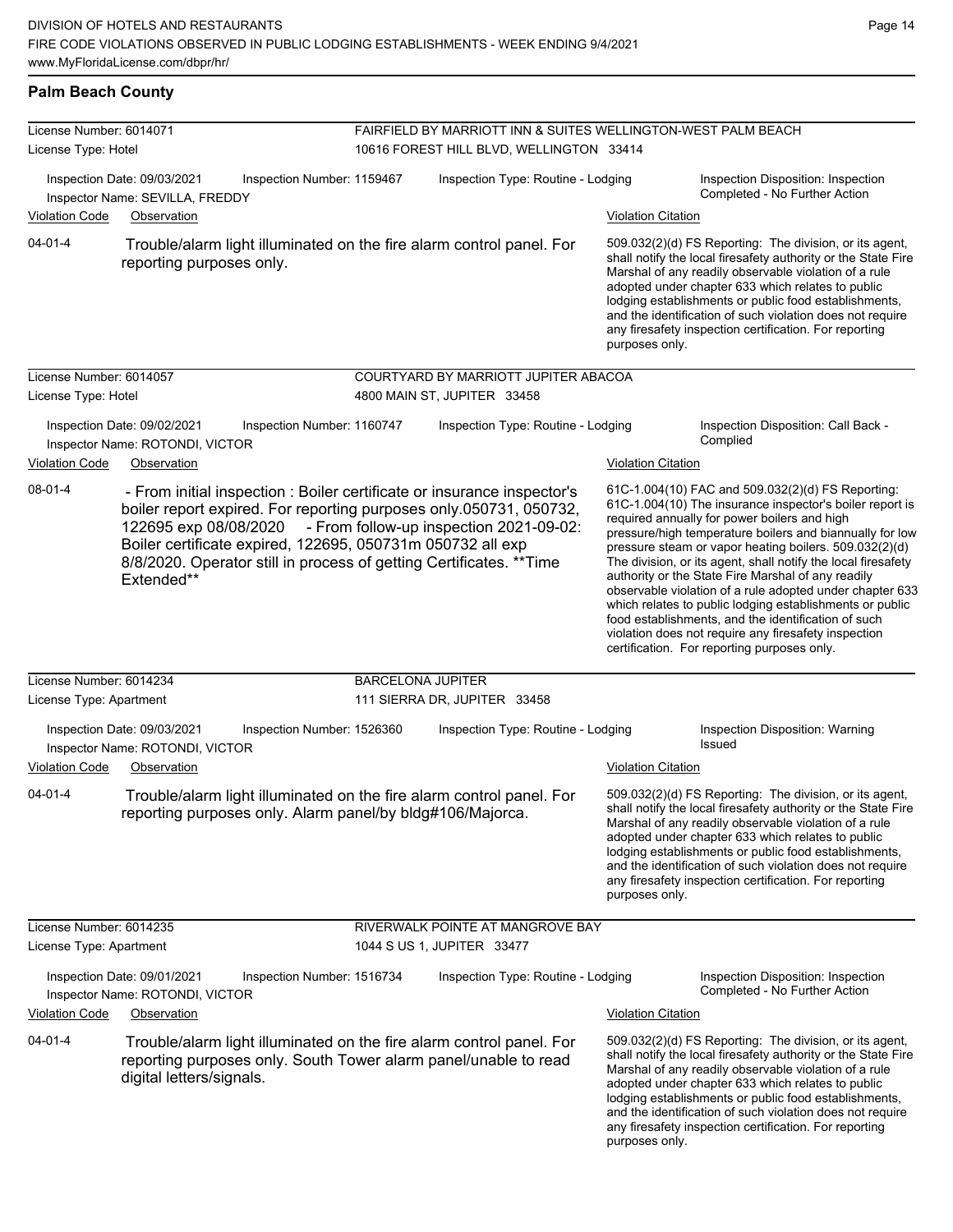**Palm Beach County**

authority or the State Fire Marshal of any readily observable violation of a rule adopted under chapter 633 which relates to public lodging establishments or public food establishments, and the identification of such violation does not require any firesafety inspection certification. For reporting purposes only.

| License Number: 6014074                                                                                  |                                                                  |                                                                                                                        | COURTYARD BY MARRIOTT DELRAY BEACH                                      |                           |                                                                                                                                                                                                                                                                                                                                                                                                                                                                                                                                                                                                                                                                                                  |  |  |
|----------------------------------------------------------------------------------------------------------|------------------------------------------------------------------|------------------------------------------------------------------------------------------------------------------------|-------------------------------------------------------------------------|---------------------------|--------------------------------------------------------------------------------------------------------------------------------------------------------------------------------------------------------------------------------------------------------------------------------------------------------------------------------------------------------------------------------------------------------------------------------------------------------------------------------------------------------------------------------------------------------------------------------------------------------------------------------------------------------------------------------------------------|--|--|
| License Type: Hotel                                                                                      |                                                                  |                                                                                                                        | 135 SE 6 AVE, DELRAY BEACH 33483-5224                                   |                           |                                                                                                                                                                                                                                                                                                                                                                                                                                                                                                                                                                                                                                                                                                  |  |  |
| Inspection Date: 09/03/2021<br>Inspector Name: GOODWIN, NICHOLAS<br><b>Violation Code</b><br>Observation |                                                                  | Inspection Number: 1160602                                                                                             | Inspection Type: Routine - Lodging                                      |                           | Inspection Disposition: Inspection<br>Completed - No Further Action                                                                                                                                                                                                                                                                                                                                                                                                                                                                                                                                                                                                                              |  |  |
|                                                                                                          |                                                                  |                                                                                                                        |                                                                         | <b>Violation Citation</b> |                                                                                                                                                                                                                                                                                                                                                                                                                                                                                                                                                                                                                                                                                                  |  |  |
| 08-03-4                                                                                                  |                                                                  | For reporting purposes only. **Repeat Violation**                                                                      | No boiler certificate or insurance inspector's boiler report available. |                           | 61C-1.004(10) FAC and 509.032(2)(d) FS Reporting:<br>61C-1.004(10) The insurance inspector's boiler report is<br>required annually for power boilers and high<br>pressure/high temperature boilers and biannually for low<br>pressure steam or vapor heating boilers. 509.032(2)(d)<br>The division, or its agent, shall notify the local firesafety<br>authority or the State Fire Marshal of any readily<br>observable violation of a rule adopted under chapter 633<br>which relates to public lodging establishments or public<br>food establishments, and the identification of such<br>violation does not require any firesafety inspection<br>certification. For reporting purposes only. |  |  |
| License Number: 6013438                                                                                  |                                                                  |                                                                                                                        | APPLE TEN HOSPITALITY MANAGEMENT INC                                    |                           |                                                                                                                                                                                                                                                                                                                                                                                                                                                                                                                                                                                                                                                                                                  |  |  |
| License Type: Hotel                                                                                      |                                                                  |                                                                                                                        | 8201 CONGRESS AVE, BOCA RATON 33487                                     |                           |                                                                                                                                                                                                                                                                                                                                                                                                                                                                                                                                                                                                                                                                                                  |  |  |
|                                                                                                          | Inspection Date: 09/01/2021<br>Inspector Name: GOODWIN, NICHOLAS | Inspection Number: 1161170                                                                                             | Inspection Type: Routine - Lodging                                      |                           | Inspection Disposition: Inspection<br>Completed - No Further Action                                                                                                                                                                                                                                                                                                                                                                                                                                                                                                                                                                                                                              |  |  |
| <b>Violation Code</b>                                                                                    | Observation                                                      |                                                                                                                        |                                                                         | <b>Violation Citation</b> |                                                                                                                                                                                                                                                                                                                                                                                                                                                                                                                                                                                                                                                                                                  |  |  |
| $01 - 01 - 4$                                                                                            | room 306                                                         | is overcharged. For reporting purposes only. Located outside of                                                        | Portable fire extinguisher pressure gauge indicates the extinguisher    | purposes only.            | 509.032(2)(d) FS Reporting: (d) The division, or its<br>agent, shall notify the local firesafety authority or the<br>State Fire Marshal of any readily observable violation of<br>a rule adopted under chapter 633 which relates to public<br>lodging establishments or public food establishments,<br>and the identification of such violation does not require<br>any firesafety inspection certification. For reporting                                                                                                                                                                                                                                                                       |  |  |
| $08 - 01 - 4$                                                                                            |                                                                  | reporting purposes only. Discussed with operator. Boilers going<br>through recertification **Corrective Action Taken** | Boiler certificate or insurance inspector's boiler report expired. For  |                           | 61C-1.004(10) FAC and 509.032(2)(d) FS Reporting:<br>61C-1.004(10) The insurance inspector's boiler report is<br>required annually for power boilers and high<br>pressure/high temperature boilers and biannually for low<br>pressure steam or vapor heating boilers. 509.032(2)(d)<br>The division, or its agent, shall notify the local firesafety                                                                                                                                                                                                                                                                                                                                             |  |  |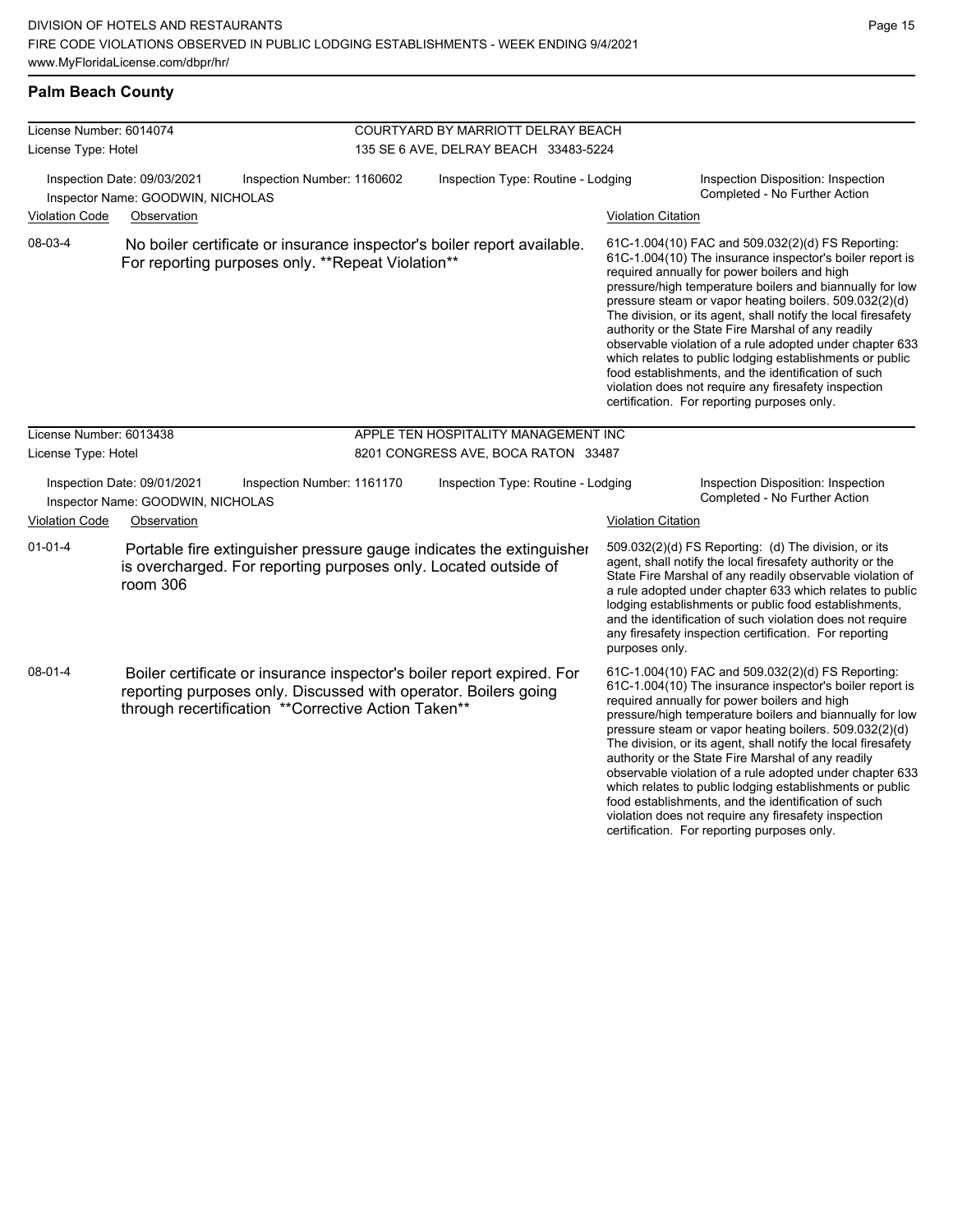#### **Pinellas County**

| License Number: 6205263                                                                                                                                                                                                    |                                                                     |                            | <b>GRANADA GATES EAST</b>             |                                                                                                                                                                                                                                                                                                                                                                                                                                              |                                                                                                                                                                                                                                                                                                                                                                                                                                              |                                                                                                                                                                                                                                                                                                                                                                                                                                                                                                                                                                                                                                                   |  |
|----------------------------------------------------------------------------------------------------------------------------------------------------------------------------------------------------------------------------|---------------------------------------------------------------------|----------------------------|---------------------------------------|----------------------------------------------------------------------------------------------------------------------------------------------------------------------------------------------------------------------------------------------------------------------------------------------------------------------------------------------------------------------------------------------------------------------------------------------|----------------------------------------------------------------------------------------------------------------------------------------------------------------------------------------------------------------------------------------------------------------------------------------------------------------------------------------------------------------------------------------------------------------------------------------------|---------------------------------------------------------------------------------------------------------------------------------------------------------------------------------------------------------------------------------------------------------------------------------------------------------------------------------------------------------------------------------------------------------------------------------------------------------------------------------------------------------------------------------------------------------------------------------------------------------------------------------------------------|--|
| License Type: Apartment                                                                                                                                                                                                    |                                                                     |                            | 450 N 76 AVE, ST PETERSBURG 337025340 |                                                                                                                                                                                                                                                                                                                                                                                                                                              |                                                                                                                                                                                                                                                                                                                                                                                                                                              |                                                                                                                                                                                                                                                                                                                                                                                                                                                                                                                                                                                                                                                   |  |
| Inspection Date: 09/01/2021<br>Inspector Name: LOZANO, KELVIN                                                                                                                                                              |                                                                     | Inspection Number: 1523023 | Inspection Type: Routine - Lodging    |                                                                                                                                                                                                                                                                                                                                                                                                                                              |                                                                                                                                                                                                                                                                                                                                                                                                                                              | Inspection Disposition: Inspection<br>Completed - No Further Action                                                                                                                                                                                                                                                                                                                                                                                                                                                                                                                                                                               |  |
| Violation Code                                                                                                                                                                                                             | Observation                                                         |                            |                                       |                                                                                                                                                                                                                                                                                                                                                                                                                                              | <b>Violation Citation</b>                                                                                                                                                                                                                                                                                                                                                                                                                    |                                                                                                                                                                                                                                                                                                                                                                                                                                                                                                                                                                                                                                                   |  |
| $01 - 02 - 4$<br>Portable fire extinguisher pressure gauge indicates the extinguisher<br>is in need of recharge. For reporting purposes only. Next to unit<br>310. Per operator fire extinguishers were replaced recently. |                                                                     |                            |                                       |                                                                                                                                                                                                                                                                                                                                                                                                                                              | 509.032(2)(d) FS Reporting: (d) The division, or its<br>agent, shall notify the local firesafety authority or the<br>State Fire Marshal of any readily observable violation of<br>a rule adopted under chapter 633 which relates to public<br>lodging establishments or public food establishments,<br>and the identification of such violation does not require<br>any firesafety inspection certification. For reporting<br>purposes only. |                                                                                                                                                                                                                                                                                                                                                                                                                                                                                                                                                                                                                                                   |  |
| License Number: 6204631                                                                                                                                                                                                    |                                                                     |                            | 333 ESTATE LLC                        |                                                                                                                                                                                                                                                                                                                                                                                                                                              |                                                                                                                                                                                                                                                                                                                                                                                                                                              |                                                                                                                                                                                                                                                                                                                                                                                                                                                                                                                                                                                                                                                   |  |
| License Type: Apartment                                                                                                                                                                                                    |                                                                     |                            |                                       | 3267 36 AVE N, ST. PETERSBURG 33713                                                                                                                                                                                                                                                                                                                                                                                                          |                                                                                                                                                                                                                                                                                                                                                                                                                                              |                                                                                                                                                                                                                                                                                                                                                                                                                                                                                                                                                                                                                                                   |  |
|                                                                                                                                                                                                                            | Inspection Date: 09/02/2021<br>Inspector Name: HEFFNER, CHRISTOPHER | Inspection Number: 1528367 |                                       | Inspection Type: Routine - Lodging                                                                                                                                                                                                                                                                                                                                                                                                           |                                                                                                                                                                                                                                                                                                                                                                                                                                              | Inspection Disposition: Inspection<br>Completed - No Further Action                                                                                                                                                                                                                                                                                                                                                                                                                                                                                                                                                                               |  |
| <b>Violation Code</b><br>Observation                                                                                                                                                                                       |                                                                     |                            |                                       |                                                                                                                                                                                                                                                                                                                                                                                                                                              | <b>Violation Citation</b>                                                                                                                                                                                                                                                                                                                                                                                                                    |                                                                                                                                                                                                                                                                                                                                                                                                                                                                                                                                                                                                                                                   |  |
| $01 - 06 - 4$<br>Portable fire extinguisher locked in a box with no means of access<br>to the fire extinguisher. For reporting purposes only.<br>No striker on box located near unit 2.                                    |                                                                     |                            |                                       | 509.032(2)(d) FS Reporting: (d) The division, or its<br>agent, shall notify the local firesafety authority or the<br>State Fire Marshal of any readily observable violation of<br>a rule adopted under chapter 633 which relates to public<br>lodging establishments or public food establishments,<br>and the identification of such violation does not require<br>any firesafety inspection certification. For reporting<br>purposes only. |                                                                                                                                                                                                                                                                                                                                                                                                                                              |                                                                                                                                                                                                                                                                                                                                                                                                                                                                                                                                                                                                                                                   |  |
| License Number: 6200241                                                                                                                                                                                                    |                                                                     |                            | DAYS INN/SUPER 8                      |                                                                                                                                                                                                                                                                                                                                                                                                                                              |                                                                                                                                                                                                                                                                                                                                                                                                                                              |                                                                                                                                                                                                                                                                                                                                                                                                                                                                                                                                                                                                                                                   |  |
| License Type: Motel                                                                                                                                                                                                        |                                                                     |                            |                                       | 5005 34TH ST N, ST. PETERSBURG 33714                                                                                                                                                                                                                                                                                                                                                                                                         |                                                                                                                                                                                                                                                                                                                                                                                                                                              |                                                                                                                                                                                                                                                                                                                                                                                                                                                                                                                                                                                                                                                   |  |
|                                                                                                                                                                                                                            | Inspection Date: 09/01/2021<br>Inspector Name: WILMOT, TASHARA      | Inspection Number: 1220253 |                                       | Inspection Type: Complaint Full                                                                                                                                                                                                                                                                                                                                                                                                              |                                                                                                                                                                                                                                                                                                                                                                                                                                              | Inspection Disposition: Warning<br>Issued                                                                                                                                                                                                                                                                                                                                                                                                                                                                                                                                                                                                         |  |
| <b>Violation Code</b>                                                                                                                                                                                                      | Observation                                                         |                            |                                       |                                                                                                                                                                                                                                                                                                                                                                                                                                              | <b>Violation Citation</b>                                                                                                                                                                                                                                                                                                                                                                                                                    |                                                                                                                                                                                                                                                                                                                                                                                                                                                                                                                                                                                                                                                   |  |
| $01-03-4$                                                                                                                                                                                                                  | -right of unit 215                                                  |                            |                                       | Portable fire extinguisher missing from it's designated location (sign<br>present indicating designated location). For reporting purposes only.                                                                                                                                                                                                                                                                                              | purposes only.                                                                                                                                                                                                                                                                                                                                                                                                                               | 509.032(2)(d) FS Reporting: (d) The division, or its<br>agent, shall notify the local firesafety authority or the<br>State Fire Marshal of any readily observable violation of<br>a rule adopted under chapter 633 which relates to public<br>lodging establishments or public food establishments,<br>and the identification of such violation does not require<br>any firesafety inspection certification. For reporting                                                                                                                                                                                                                        |  |
| $08 - 01 - 4$                                                                                                                                                                                                              | reporting purposes only.<br>-123644 3/5/2021                        |                            |                                       | Boiler certificate or insurance inspector's boiler report expired. For                                                                                                                                                                                                                                                                                                                                                                       |                                                                                                                                                                                                                                                                                                                                                                                                                                              | 61C-1.004(10) FAC and 509.032(2)(d) FS Reporting:<br>61C-1.004(10) The insurance inspector's boiler report is<br>required annually for power boilers and high<br>pressure/high temperature boilers and biannually for low<br>pressure steam or vapor heating boilers. 509.032(2)(d)<br>The division, or its agent, shall notify the local firesafety<br>authority or the State Fire Marshal of any readily<br>observable violation of a rule adopted under chapter 633<br>which relates to public lodging establishments or public<br>food establishments, and the identification of such<br>violation does not require any firesafety inspection |  |

certification. For reporting purposes only.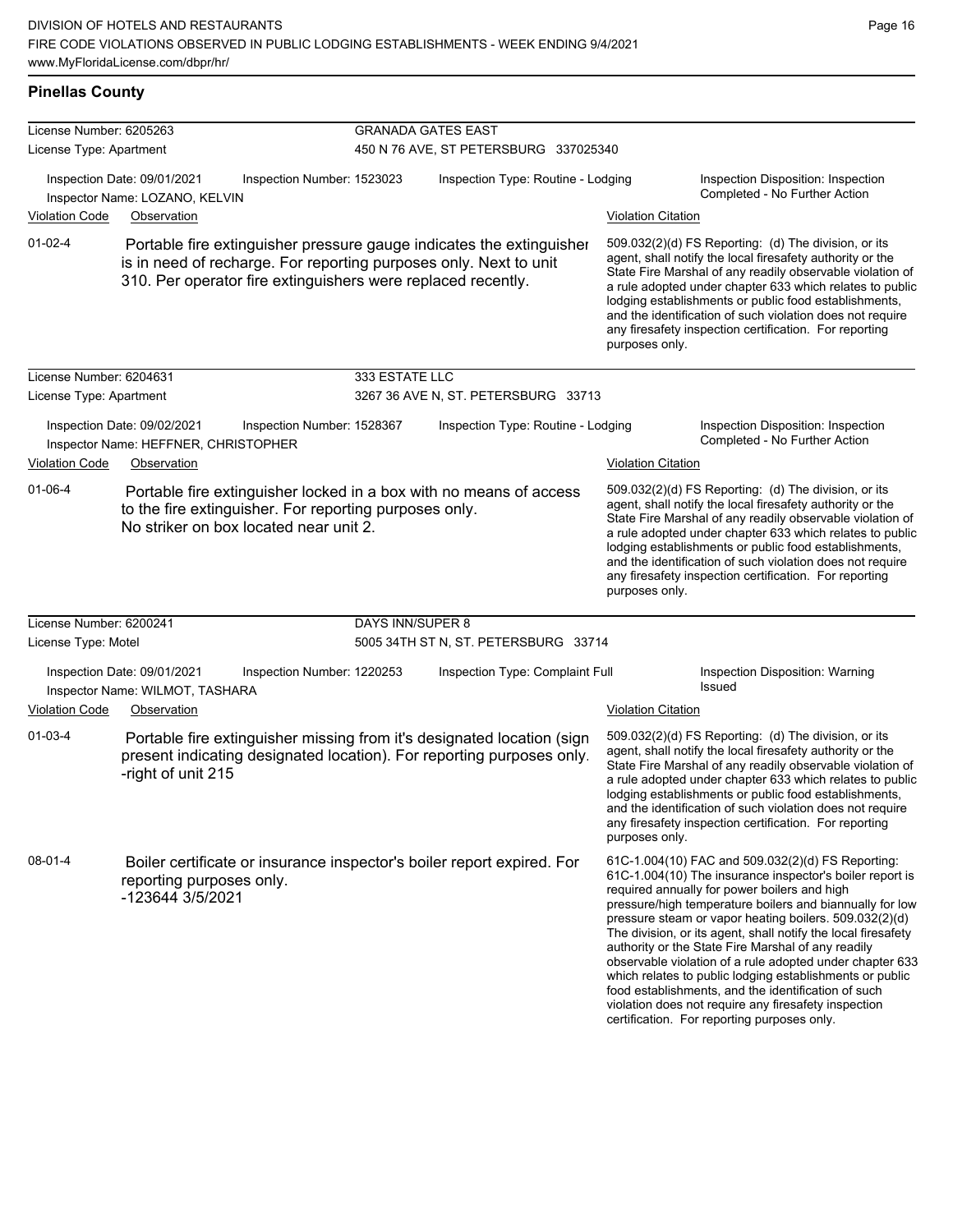| <b>Pinellas County</b>                                                                     |                                                                |                                                                                                                                        |                                 |                                                                                                                                                                                                                                                                                                                                                                                                                                              |                           |                                                                                                                                                                                                                                                                                                                                                                                                                            |
|--------------------------------------------------------------------------------------------|----------------------------------------------------------------|----------------------------------------------------------------------------------------------------------------------------------------|---------------------------------|----------------------------------------------------------------------------------------------------------------------------------------------------------------------------------------------------------------------------------------------------------------------------------------------------------------------------------------------------------------------------------------------------------------------------------------------|---------------------------|----------------------------------------------------------------------------------------------------------------------------------------------------------------------------------------------------------------------------------------------------------------------------------------------------------------------------------------------------------------------------------------------------------------------------|
| License Number: 6207732                                                                    |                                                                |                                                                                                                                        | <b>RODEWAY INN</b>              |                                                                                                                                                                                                                                                                                                                                                                                                                                              |                           |                                                                                                                                                                                                                                                                                                                                                                                                                            |
| License Type: Motel                                                                        |                                                                |                                                                                                                                        |                                 | 28596 US 19 N, CLEARWATER 33761                                                                                                                                                                                                                                                                                                                                                                                                              |                           |                                                                                                                                                                                                                                                                                                                                                                                                                            |
| Inspection Date: 09/01/2021<br>Inspection Number: 1220054<br>Inspector Name: PEARCE, LAURA |                                                                |                                                                                                                                        | Inspection Type: Complaint Full | Inspection Disposition: Inspection<br>Completed - No Further Action                                                                                                                                                                                                                                                                                                                                                                          |                           |                                                                                                                                                                                                                                                                                                                                                                                                                            |
| <b>Violation Code</b>                                                                      | Observation                                                    |                                                                                                                                        |                                 |                                                                                                                                                                                                                                                                                                                                                                                                                                              | <b>Violation Citation</b> |                                                                                                                                                                                                                                                                                                                                                                                                                            |
| $01 - 05 - 4$                                                                              |                                                                | Portable fire extinguisher obstructed/not accessible. For reporting<br>purposes only. Missing tool to break glass covering first floor |                                 | 509.032(2)(d) FS Reporting: (d) The division, or its<br>agent, shall notify the local firesafety authority or the<br>State Fire Marshal of any readily observable violation of<br>a rule adopted under chapter 633 which relates to public<br>lodging establishments or public food establishments,<br>and the identification of such violation does not require<br>any firesafety inspection certification. For reporting<br>purposes only. |                           |                                                                                                                                                                                                                                                                                                                                                                                                                            |
| License Number: 6206343                                                                    |                                                                |                                                                                                                                        |                                 | EVEREST AUTUMN CHASE HOLDINGS TWO LLC                                                                                                                                                                                                                                                                                                                                                                                                        |                           |                                                                                                                                                                                                                                                                                                                                                                                                                            |
| License Type: Apartment                                                                    |                                                                |                                                                                                                                        |                                 | 2200 GLADYS ST, LARGO 33774                                                                                                                                                                                                                                                                                                                                                                                                                  |                           |                                                                                                                                                                                                                                                                                                                                                                                                                            |
|                                                                                            | Inspection Date: 09/01/2021<br>Inspector Name: LOZANO, KELVIN  | Inspection Number: 1532542                                                                                                             |                                 | Inspection Type: Lodging-Licensing<br>Inspection                                                                                                                                                                                                                                                                                                                                                                                             |                           | Inspection Disposition: Call Back -<br>Extension given, pending                                                                                                                                                                                                                                                                                                                                                            |
| <b>Violation Code</b>                                                                      | Observation                                                    |                                                                                                                                        |                                 |                                                                                                                                                                                                                                                                                                                                                                                                                                              | <b>Violation Citation</b> |                                                                                                                                                                                                                                                                                                                                                                                                                            |
| $12 - 04 - 4$                                                                              | rotted wood **Time Extended**                                  |                                                                                                                                        |                                 | - From initial inspection: High Priority - Platform with rotted wood.<br>Unit 1307 ** Warning** - From follow-up inspection 2021-08-23:<br>Per maintenance parts have been ordered for repairs and they are<br>waiting for delivery ** Time Extended** ** Corrective Action Taken**<br>- From follow-up inspection 2021-09-01: Landing of unit 1307 with                                                                                     | good repair.              | 61C-1.004(5) FAC High Priority: All building structural<br>components, attachments and fixtures shall be kept in                                                                                                                                                                                                                                                                                                           |
| License Number: 6209372                                                                    |                                                                |                                                                                                                                        |                                 | <b>RUNAWAY BAY APARTMENTS</b>                                                                                                                                                                                                                                                                                                                                                                                                                |                           |                                                                                                                                                                                                                                                                                                                                                                                                                            |
| License Type: Apartment                                                                    |                                                                |                                                                                                                                        |                                 | 4701 88 AVE N, PINELLAS PARK 33782                                                                                                                                                                                                                                                                                                                                                                                                           |                           |                                                                                                                                                                                                                                                                                                                                                                                                                            |
|                                                                                            | Inspection Date: 09/02/2021<br>Inspector Name: WILMOT, TASHARA | Inspection Number: 1531594                                                                                                             |                                 | Inspection Type: Routine - Lodging                                                                                                                                                                                                                                                                                                                                                                                                           |                           | Inspection Disposition: Inspection<br>Completed - No Further Action                                                                                                                                                                                                                                                                                                                                                        |
| <b>Violation Code</b>                                                                      | Observation                                                    |                                                                                                                                        |                                 |                                                                                                                                                                                                                                                                                                                                                                                                                                              | <b>Violation Citation</b> |                                                                                                                                                                                                                                                                                                                                                                                                                            |
| $01 - 02 - 4$                                                                              |                                                                | is in need of recharge. For reporting purposes only.<br>-at unit 702 building 7 ** Repeat Violation**                                  |                                 | Portable fire extinguisher pressure gauge indicates the extinguisher                                                                                                                                                                                                                                                                                                                                                                         |                           | 509.032(2)(d) FS Reporting: (d) The division, or its<br>agent, shall notify the local firesafety authority or the<br>State Fire Marshal of any readily observable violation of<br>a rule adopted under chapter 633 which relates to public<br>lodging establishments or public food establishments,<br>and the identification of such violation does not require<br>any firesafety inspection certification. For reporting |

purposes only.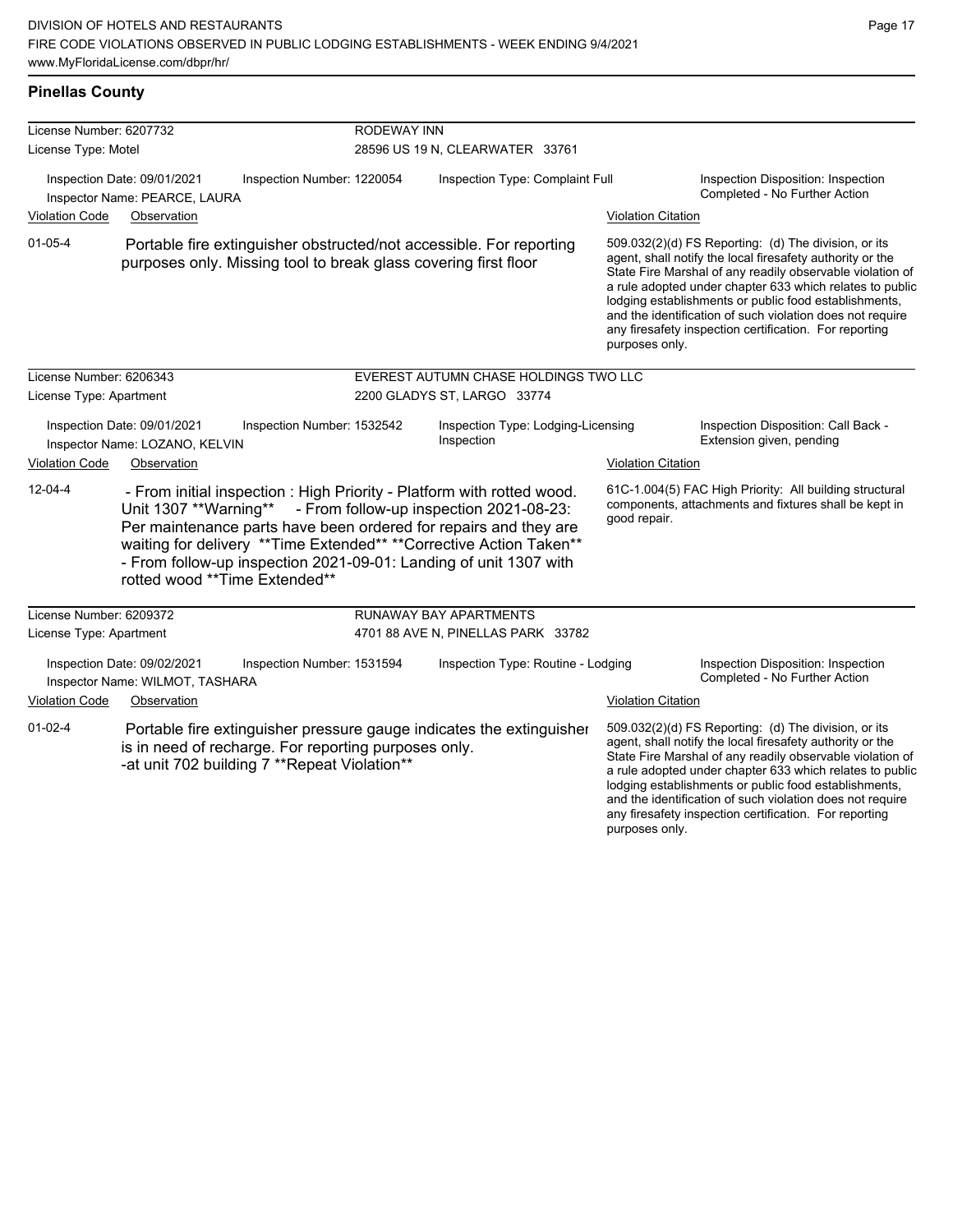**Polk County**

violation does not require any firesafety inspection certification. For reporting purposes only.

| License Number: 6309244                                        |                                                                | <b>CITRUS ORCHARD</b>                                                                                     |                                                  |                           |                                                                                                                                                                                                                                                                                                                                                                                                                                                                                                                                                                                           |  |
|----------------------------------------------------------------|----------------------------------------------------------------|-----------------------------------------------------------------------------------------------------------|--------------------------------------------------|---------------------------|-------------------------------------------------------------------------------------------------------------------------------------------------------------------------------------------------------------------------------------------------------------------------------------------------------------------------------------------------------------------------------------------------------------------------------------------------------------------------------------------------------------------------------------------------------------------------------------------|--|
| License Type: Apartment                                        |                                                                |                                                                                                           | 726 E LIME ST., LAKELAND 33801                   |                           |                                                                                                                                                                                                                                                                                                                                                                                                                                                                                                                                                                                           |  |
| Inspection Date: 09/03/2021<br>Inspector Name: ROBERSON, JAMAL |                                                                | Inspection Number: 1532416                                                                                | Inspection Type: Lodging-Licensing<br>Inspection |                           | Inspection Disposition: Inspection<br>Completed - No Further Action                                                                                                                                                                                                                                                                                                                                                                                                                                                                                                                       |  |
| <b>Violation Code</b><br>Observation                           |                                                                |                                                                                                           |                                                  | <b>Violation Citation</b> |                                                                                                                                                                                                                                                                                                                                                                                                                                                                                                                                                                                           |  |
| 04-05-4                                                        |                                                                | No smoke detector provided in guest room/unit. For reporting<br>purposes only. Observed in units 2 and 3. |                                                  | purposes only.            | 509.032(2)(d) FS Reporting: The division, or its agent,<br>shall notify the local firesafety authority or the State Fire<br>Marshal of any readily observable violation of a rule<br>adopted under chapter 633 which relates to public<br>lodging establishments or public food establishments,<br>and the identification of such violation does not require<br>any firesafety inspection certification. For reporting                                                                                                                                                                    |  |
| License Number: 6300996                                        |                                                                |                                                                                                           | <b>QUALITY INN &amp; SUITES WINTER HAVEN</b>     |                           |                                                                                                                                                                                                                                                                                                                                                                                                                                                                                                                                                                                           |  |
| License Type: Motel                                            |                                                                |                                                                                                           | 5651 CYPRESS GARDENS BLVD, WINTER HAVEN 33884    |                           |                                                                                                                                                                                                                                                                                                                                                                                                                                                                                                                                                                                           |  |
|                                                                | Inspection Date: 09/01/2021<br>Inspector Name: JACKSON, SHARON | Inspection Number: 1218864                                                                                | Inspection Type: Routine - Lodging               |                           | Inspection Disposition: Inspection<br>Completed - No Further Action                                                                                                                                                                                                                                                                                                                                                                                                                                                                                                                       |  |
| <b>Violation Code</b>                                          | Observation                                                    |                                                                                                           |                                                  | <b>Violation Citation</b> |                                                                                                                                                                                                                                                                                                                                                                                                                                                                                                                                                                                           |  |
| $08-01-4$                                                      | reporting purposes only.<br>03/01/2021                         | Boiler certificate or insurance inspector's boiler report expired. For                                    |                                                  |                           | 61C-1.004(10) FAC and 509.032(2)(d) FS Reporting:<br>61C-1.004(10) The insurance inspector's boiler report is<br>required annually for power boilers and high<br>pressure/high temperature boilers and biannually for low<br>pressure steam or vapor heating boilers. 509.032(2)(d)<br>The division, or its agent, shall notify the local firesafety<br>authority or the State Fire Marshal of any readily<br>observable violation of a rule adopted under chapter 633<br>which relates to public lodging establishments or public<br>food establishments, and the identification of such |  |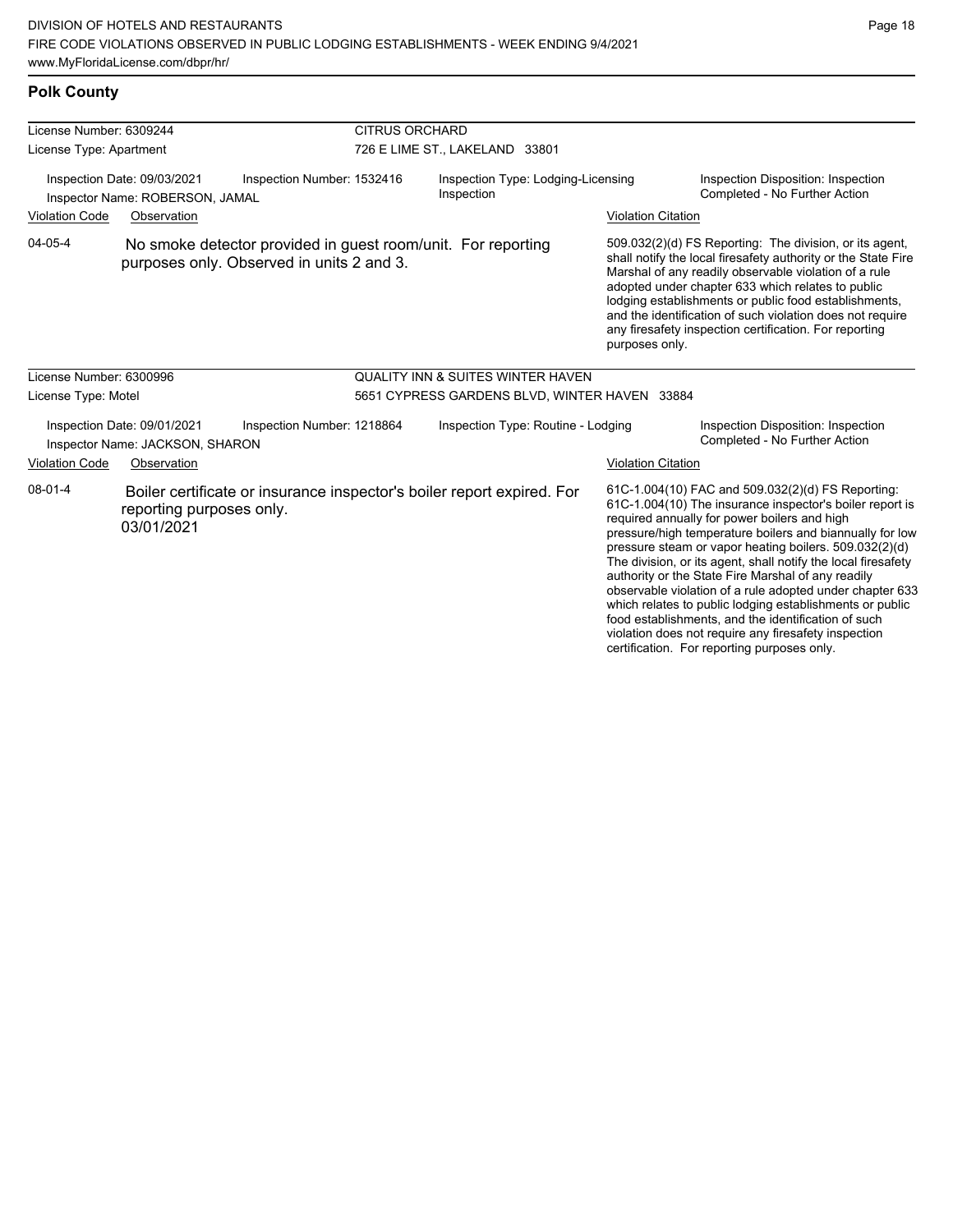| License Number: 6601920 |                                                                                                                                                                                                                                                                                            | MOTEL 6 - FT PIERCE                                                                                                                                                                                                         |                                                |                                                                                                                                                                                                                                                                                                                                                                                                                                                                                                                                             |                                                                                                                                                                                                                                                                                                                                                                                                                                                                                                                                                                                                                                                                                                  |
|-------------------------|--------------------------------------------------------------------------------------------------------------------------------------------------------------------------------------------------------------------------------------------------------------------------------------------|-----------------------------------------------------------------------------------------------------------------------------------------------------------------------------------------------------------------------------|------------------------------------------------|---------------------------------------------------------------------------------------------------------------------------------------------------------------------------------------------------------------------------------------------------------------------------------------------------------------------------------------------------------------------------------------------------------------------------------------------------------------------------------------------------------------------------------------------|--------------------------------------------------------------------------------------------------------------------------------------------------------------------------------------------------------------------------------------------------------------------------------------------------------------------------------------------------------------------------------------------------------------------------------------------------------------------------------------------------------------------------------------------------------------------------------------------------------------------------------------------------------------------------------------------------|
| License Type: Motel     |                                                                                                                                                                                                                                                                                            |                                                                                                                                                                                                                             | 2500 PETERS RD, FORT PIERCE 34945              |                                                                                                                                                                                                                                                                                                                                                                                                                                                                                                                                             |                                                                                                                                                                                                                                                                                                                                                                                                                                                                                                                                                                                                                                                                                                  |
|                         | Inspection Date: 09/03/2021<br>Inspection Number: 1217465<br>Inspector Name: HARROD, JESSICA                                                                                                                                                                                               |                                                                                                                                                                                                                             | Inspection Type: Routine - Lodging             |                                                                                                                                                                                                                                                                                                                                                                                                                                                                                                                                             | Inspection Disposition: Warning<br>Issued                                                                                                                                                                                                                                                                                                                                                                                                                                                                                                                                                                                                                                                        |
| <b>Violation Code</b>   | Observation                                                                                                                                                                                                                                                                                |                                                                                                                                                                                                                             |                                                | <b>Violation Citation</b>                                                                                                                                                                                                                                                                                                                                                                                                                                                                                                                   |                                                                                                                                                                                                                                                                                                                                                                                                                                                                                                                                                                                                                                                                                                  |
| 08-01-4                 | reporting purposes only.<br>Expired 5-4-2019 ** Repeat Violation**                                                                                                                                                                                                                         | Boiler certificate or insurance inspector's boiler report expired. For<br>required annually for power boilers and high<br>authority or the State Fire Marshal of any readily<br>certification. For reporting purposes only. |                                                | 61C-1.004(10) FAC and 509.032(2)(d) FS Reporting:<br>61C-1.004(10) The insurance inspector's boiler report is<br>pressure/high temperature boilers and biannually for low<br>pressure steam or vapor heating boilers. 509.032(2)(d)<br>The division, or its agent, shall notify the local firesafety<br>observable violation of a rule adopted under chapter 633<br>which relates to public lodging establishments or public<br>food establishments, and the identification of such<br>violation does not require any firesafety inspection |                                                                                                                                                                                                                                                                                                                                                                                                                                                                                                                                                                                                                                                                                                  |
| License Number: 6602519 |                                                                                                                                                                                                                                                                                            | <b>LA QUINTA</b>                                                                                                                                                                                                            |                                                |                                                                                                                                                                                                                                                                                                                                                                                                                                                                                                                                             |                                                                                                                                                                                                                                                                                                                                                                                                                                                                                                                                                                                                                                                                                                  |
| License Type: Hotel     |                                                                                                                                                                                                                                                                                            |                                                                                                                                                                                                                             | 2655 CROSS ROADS PKWY, FORT PIERCE 34945       |                                                                                                                                                                                                                                                                                                                                                                                                                                                                                                                                             |                                                                                                                                                                                                                                                                                                                                                                                                                                                                                                                                                                                                                                                                                                  |
|                         | Inspection Date: 09/03/2021<br>Inspection Number: 1159408<br>Inspector Name: HARROD, JESSICA                                                                                                                                                                                               |                                                                                                                                                                                                                             | Inspection Type: Routine - Lodging             |                                                                                                                                                                                                                                                                                                                                                                                                                                                                                                                                             | Inspection Disposition: Inspection<br>Completed - No Further Action                                                                                                                                                                                                                                                                                                                                                                                                                                                                                                                                                                                                                              |
| <b>Violation Code</b>   | Observation                                                                                                                                                                                                                                                                                |                                                                                                                                                                                                                             |                                                | <b>Violation Citation</b>                                                                                                                                                                                                                                                                                                                                                                                                                                                                                                                   |                                                                                                                                                                                                                                                                                                                                                                                                                                                                                                                                                                                                                                                                                                  |
| 06-03-4                 | Marked exit is inaccessible. For reporting purposes only. Stair well<br>to hall way exit/ entrance has no door handle if completely shut<br>guests could not get to level 3 from hallway. They do have a towel ir<br>door to prop open at this time. If towel is moved door will not open. |                                                                                                                                                                                                                             |                                                | purposes only.                                                                                                                                                                                                                                                                                                                                                                                                                                                                                                                              | 509.032(2)(d) FS Reporting: The division, or its agent,<br>shall notify the local firesafety authority or the State Fire<br>Marshal of any readily observable violation of a rule<br>adopted under chapter 633 which relates to public<br>lodging establishments or public food establishments,<br>and the identification of such violation does not require<br>any firesafety inspection certification. For reporting                                                                                                                                                                                                                                                                           |
| License Number: 6600043 |                                                                                                                                                                                                                                                                                            |                                                                                                                                                                                                                             | HOLIDAY VIL.OF SANDPIPER HOTEL                 |                                                                                                                                                                                                                                                                                                                                                                                                                                                                                                                                             |                                                                                                                                                                                                                                                                                                                                                                                                                                                                                                                                                                                                                                                                                                  |
| License Type: Hotel     |                                                                                                                                                                                                                                                                                            |                                                                                                                                                                                                                             | 3500 MORNINGSIDE BLVD, PORT ST LUCIE 349526116 |                                                                                                                                                                                                                                                                                                                                                                                                                                                                                                                                             |                                                                                                                                                                                                                                                                                                                                                                                                                                                                                                                                                                                                                                                                                                  |
|                         | Inspection Number: 1162321<br>Inspection Date: 09/02/2021<br>Inspector Name: HYNES, MONICA                                                                                                                                                                                                 |                                                                                                                                                                                                                             | Inspection Type: Complaint Full                |                                                                                                                                                                                                                                                                                                                                                                                                                                                                                                                                             | Inspection Disposition: Inspection<br>Completed - No Further Action                                                                                                                                                                                                                                                                                                                                                                                                                                                                                                                                                                                                                              |
| <b>Violation Code</b>   | Observation                                                                                                                                                                                                                                                                                |                                                                                                                                                                                                                             |                                                | <b>Violation Citation</b>                                                                                                                                                                                                                                                                                                                                                                                                                                                                                                                   |                                                                                                                                                                                                                                                                                                                                                                                                                                                                                                                                                                                                                                                                                                  |
| 08-01-4                 | Boiler certificate or insurance inspector's boiler report expired. For<br>reporting purposes only.                                                                                                                                                                                         |                                                                                                                                                                                                                             |                                                |                                                                                                                                                                                                                                                                                                                                                                                                                                                                                                                                             | 61C-1.004(10) FAC and 509.032(2)(d) FS Reporting:<br>61C-1.004(10) The insurance inspector's boiler report is<br>required annually for power boilers and high<br>pressure/high temperature boilers and biannually for low<br>pressure steam or vapor heating boilers. 509.032(2)(d)<br>The division, or its agent, shall notify the local firesafety<br>authority or the State Fire Marshal of any readily<br>observable violation of a rule adopted under chapter 633<br>which relates to public lodging establishments or public<br>food establishments, and the identification of such<br>violation does not require any firesafety inspection<br>certification. For reporting purposes only. |
| $08 - 01 - 4$           | - From initial inspection : Boiler certificate or insurance inspector's<br>boiler report expired. For reporting purposes only. Dates on<br>certificates in boiler room 3-7-05<br>2021-09-02: ** Time Extended**                                                                            |                                                                                                                                                                                                                             | - From follow-up inspection                    |                                                                                                                                                                                                                                                                                                                                                                                                                                                                                                                                             | 61C-1.004(10) FAC and 509.032(2)(d) FS Reporting:<br>61C-1.004(10) The insurance inspector's boiler report is<br>required annually for power boilers and high<br>pressure/high temperature boilers and biannually for low<br>pressure steam or vapor heating boilers. 509.032(2)(d)<br>The division, or its agent, shall notify the local firesafety<br>authority or the State Fire Marshal of any readily<br>observable violation of a rule adopted under chapter 633<br>which relates to public lodging establishments or public<br>food establishments, and the identification of such<br>violation does not require any firesafety inspection<br>certification. For reporting purposes only. |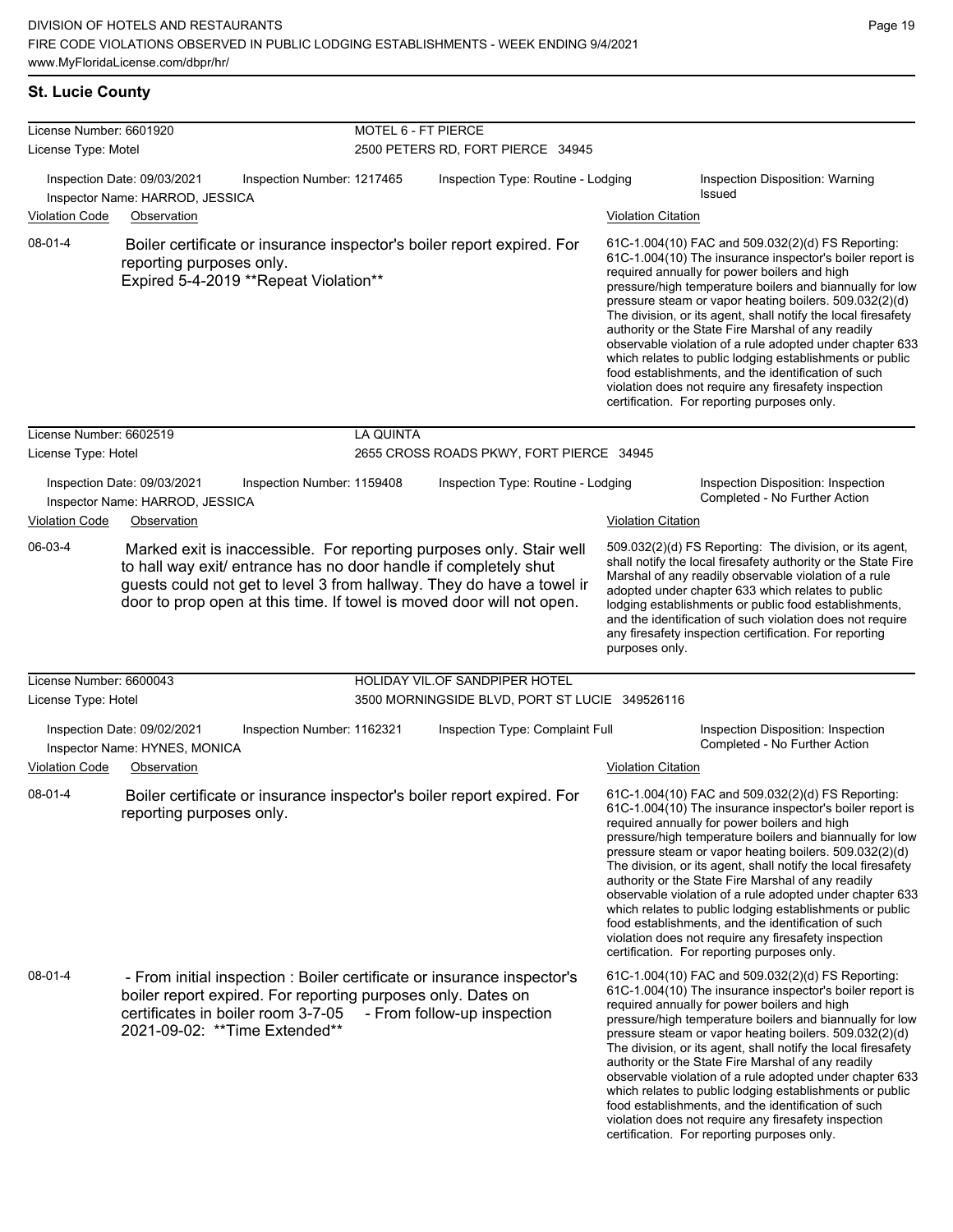any firesafety inspection certification. For reporting

purposes only.

|  |  | <b>St. Lucie County</b> |
|--|--|-------------------------|
|--|--|-------------------------|

| License Number: 6602004                                                                                                                                                                                                                                                 |                                                                |                                                                                                                                             | SILVER OAKS APARTMENTS                |                           |                                                                                                                                                                                                                                                                                                                                                                                                                            |  |
|-------------------------------------------------------------------------------------------------------------------------------------------------------------------------------------------------------------------------------------------------------------------------|----------------------------------------------------------------|---------------------------------------------------------------------------------------------------------------------------------------------|---------------------------------------|---------------------------|----------------------------------------------------------------------------------------------------------------------------------------------------------------------------------------------------------------------------------------------------------------------------------------------------------------------------------------------------------------------------------------------------------------------------|--|
| License Type: Apartment                                                                                                                                                                                                                                                 |                                                                |                                                                                                                                             | 900 E MIDWAY RD, FORT PIERCE 34982    |                           |                                                                                                                                                                                                                                                                                                                                                                                                                            |  |
|                                                                                                                                                                                                                                                                         | Inspection Date: 09/03/2021<br>Inspector Name: HARROD, JESSICA | Inspection Number: 1514180                                                                                                                  | Inspection Type: Routine - Lodging    |                           | Inspection Disposition: Inspection<br>Completed - No Further Action                                                                                                                                                                                                                                                                                                                                                        |  |
| <b>Violation Code</b>                                                                                                                                                                                                                                                   | Observation                                                    |                                                                                                                                             |                                       | <b>Violation Citation</b> |                                                                                                                                                                                                                                                                                                                                                                                                                            |  |
| $01 - 02 - 4$                                                                                                                                                                                                                                                           | and 968 bottom floor                                           | Portable fire extinguisher pressure gauge indicates the extinguisher<br>is in need of recharge. For reporting purposes only. In between 966 |                                       | purposes only.            | 509.032(2)(d) FS Reporting: (d) The division, or its<br>agent, shall notify the local firesafety authority or the<br>State Fire Marshal of any readily observable violation of<br>a rule adopted under chapter 633 which relates to public<br>lodging establishments or public food establishments,<br>and the identification of such violation does not require<br>any firesafety inspection certification. For reporting |  |
| License Number: 6602288                                                                                                                                                                                                                                                 |                                                                | <b>KING ORANGE APT</b>                                                                                                                      |                                       |                           |                                                                                                                                                                                                                                                                                                                                                                                                                            |  |
| License Type: Apartment                                                                                                                                                                                                                                                 |                                                                |                                                                                                                                             | 951 KING ORANGE DR, FORT PIERCE 34982 |                           |                                                                                                                                                                                                                                                                                                                                                                                                                            |  |
|                                                                                                                                                                                                                                                                         | Inspection Date: 09/02/2021<br>Inspector Name: HARROD, JESSICA | Inspection Number: 1523885                                                                                                                  | Inspection Type: Routine - Lodging    |                           | Inspection Disposition: Inspection<br>Completed - No Further Action                                                                                                                                                                                                                                                                                                                                                        |  |
| <b>Violation Code</b>                                                                                                                                                                                                                                                   | Observation                                                    |                                                                                                                                             |                                       | <b>Violation Citation</b> |                                                                                                                                                                                                                                                                                                                                                                                                                            |  |
| $01 - 03 - 4$<br>Portable fire extinguisher missing from it's designated location (sign<br>present indicating designated location). For reporting purposes only.<br>Middle building in between apartment 963 & 967 and East building<br>in between apartments 953 & 957 |                                                                |                                                                                                                                             |                                       |                           | 509.032(2)(d) FS Reporting: (d) The division, or its<br>agent, shall notify the local firesafety authority or the<br>State Fire Marshal of any readily observable violation of<br>a rule adopted under chapter 633 which relates to public<br>lodging establishments or public food establishments,<br>and the identification of such violation does not require                                                           |  |